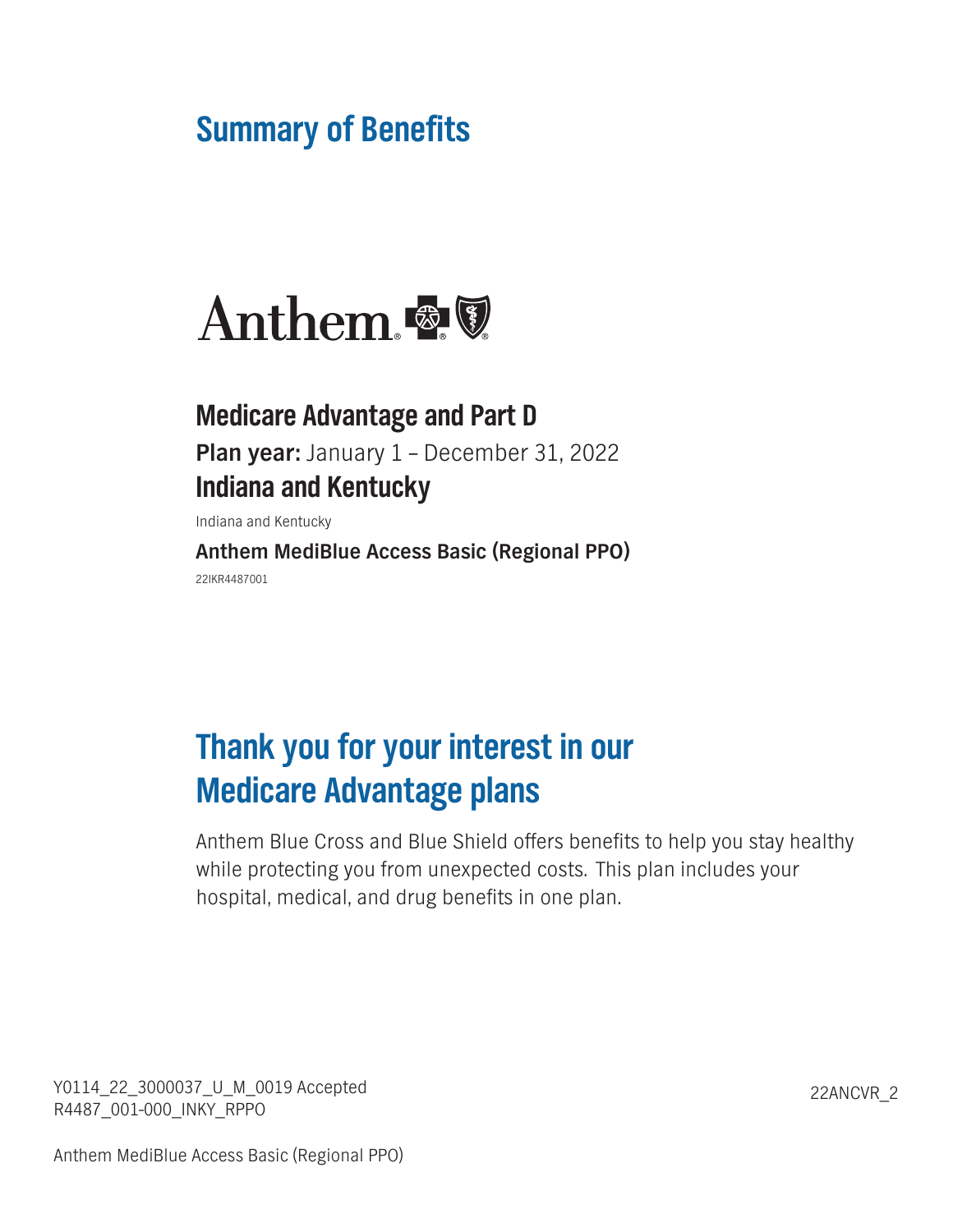# **Anthem MediBlue Access Basic (Regional PPO)**

**Our service area includes the states of Indiana and Kentucky.**

# **Do you have questions?**



**• You can learn more on our website, https://shop.anthem.com/medicare.**



- **• Or call us toll-free 1-866-803-5169 (TTY: 711).**
- **• Hours of operation: 8 a.m. to 8 p.m., seven days a week (except Thanksgiving and Christmas) from October 1 through March 31, and Monday to Friday (except holidays) from April 1 through September 30.**

**The** *Summary of Benefits* **does not include every service, limit, or exclusion, but the**  *Evidence of Coverage* **does. Just give us a call to request a copy.**

**Anthem MediBlue Access Basic (Regional PPO) is a Medicare Advantage plan. It includes hospital, medical, and prescription drug benefits. To join this plan, the following must apply to you:**

- **• You're entitled to Medicare Part A.**
- **• You're enrolled in Medicare Part B.**
- **• You live in our service area.**

**You can go to any doctor or facility. However, if you stay inside the network, your out-ofpocket costs may be lower. Ask your current doctor if they are in this plan.**

# **Medicare coverage that goes beyond Original Medicare**

- **• This plan covers everything Original Medicare covers Part A (hospital services) and Part B (medical services) — plus more.**
- **• This plan covers Medicare Part D drugs and Part B drugs (such as chemotherapy and certain drugs your doctor administers).**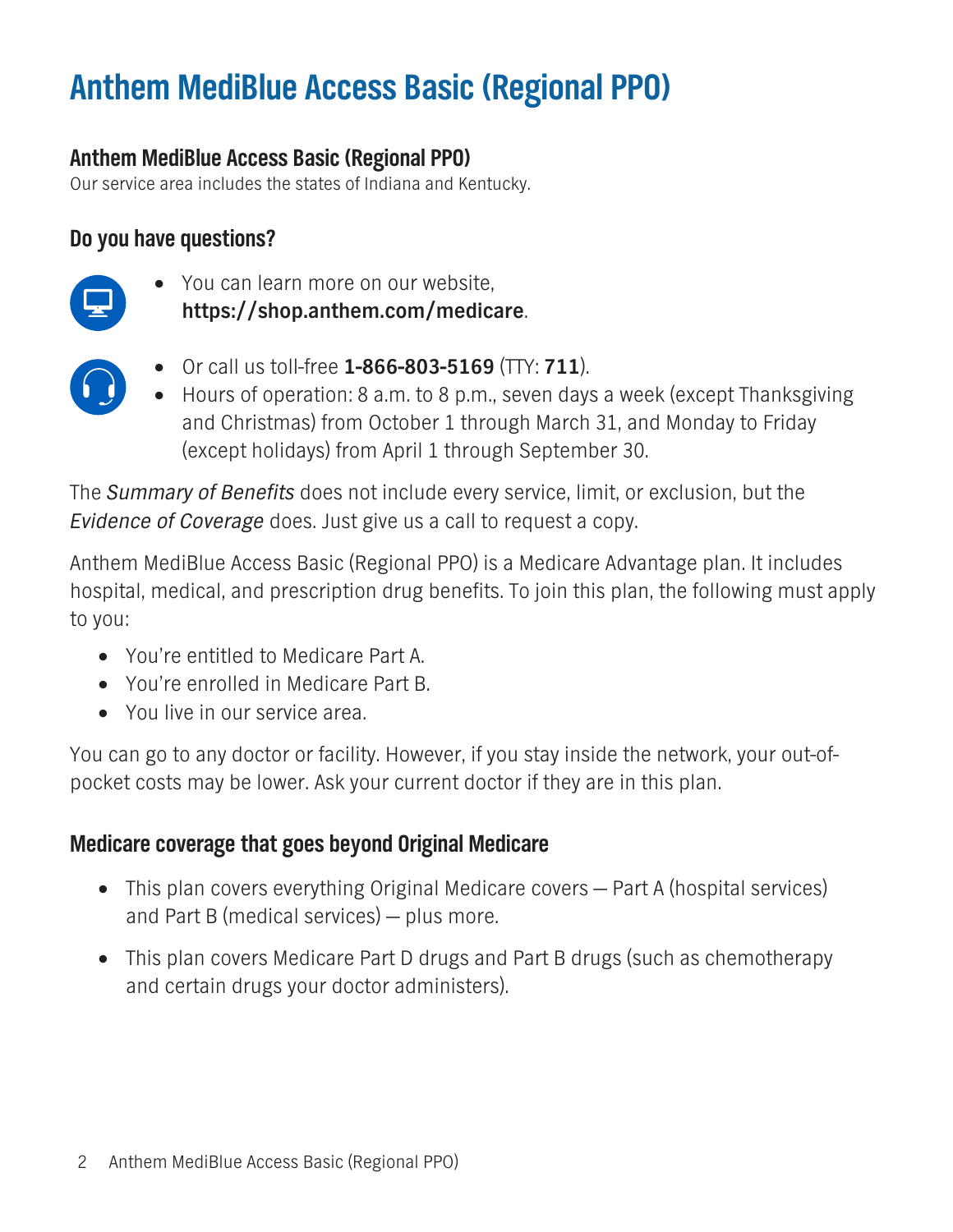# **This is a Preferred Provider Organization (PPO) plan. That means:**

- **• You can see any doctor or specialist, in or out of our plan, no referrals needed.**
- **• Your costs may be higher if you use doctors outside the plan.**

# **Shop smart and save**



**If you use a doctor in our plan, your costs will be lower. A doctor can join or leave this plan at any time, so check if they're in-network with our Find a Doctor tool online. Just follow the steps below.**

### **How to find a doctor/PCP in our plan:**



- **• Go to <https://shop.anthem.com/medicare>**
	- **1. Select Useful Tools and choose Find a Doctor.**
	- **2. Enter your ZIP code, county and the date you want your coverage to begin.**
	- **3. Fill in the details (city, doctor's name, distance, etc.).**
	- **4. Be sure to check that the doctor is listed as "In-Network" for this plan.**
- **• Or you can ask us for the** *Provider Directory***. The phone number is on page 2.**

# **Know your drug plan**

## **Prescription drugs are an important part of health and wellness**

**Anthem MediBlue Access Basic (Regional PPO) covers medications that help you stay your healthiest, at the lowest cost possible. Check the plan's drug list, or** *Formulary***, to see if your prescriptions are covered and at what price.**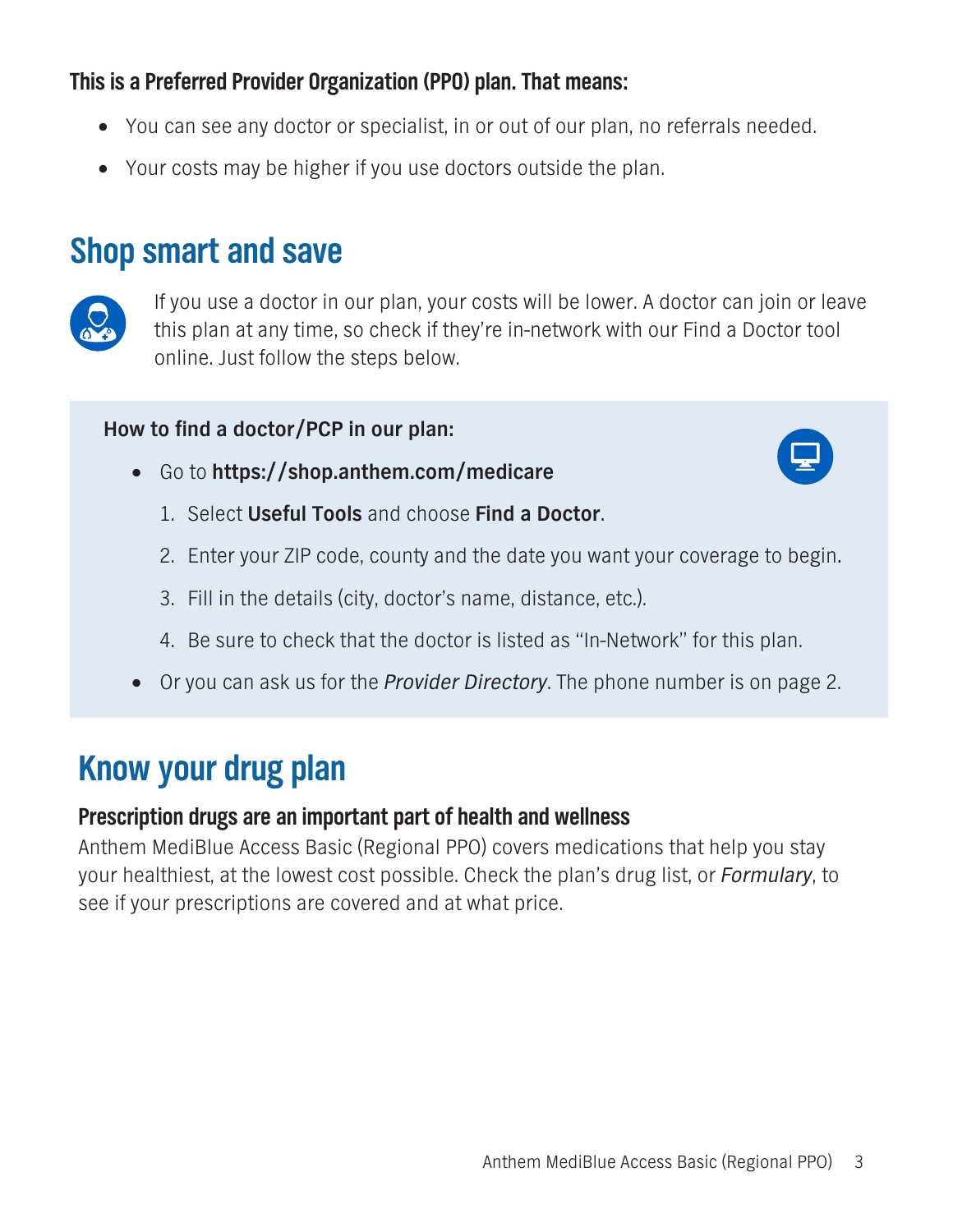**How to check if your prescriptions (or an acceptable alternative) are covered and what they'll cost:**



- **• Visit https://shop.anthem.com/medicare**
	- **1. Select Useful Tools and choose Find Your Covered Drugs.**
	- **2. Enter your ZIP code, county and beginning coverage date.**
	- **3. Enter your drug name, dosage, quantity and refill frequency, and select Add Drug or Next.**
	- **4. Select your pharmacy, and then select View All Plans.**
	- **5. Choose Plan Details and then Drug Cost to view the drug's tier, specific cost, and coverage details.**
- **• You can also call us at the number on page 2 for a copy of the** *Formulary***.**

# **Find a pharmacy**

**Our plans include the majority of pharmacies in America, so you're likely to find one near you. If your pharmacy is not in this plan, you could end up paying more for your drugs.** 

**To confirm your pharmacy is in the plan (or find a new one) see the** *Pharmacy Directory* **on our website at https://shop.anthem.com/medicare. Under Useful Tools, choose Find a Pharmacy to enter your location and search details. Preferred pharmacies are noted to the right of the pharmacy name. Or you can give us a call and we'll send you the directory.**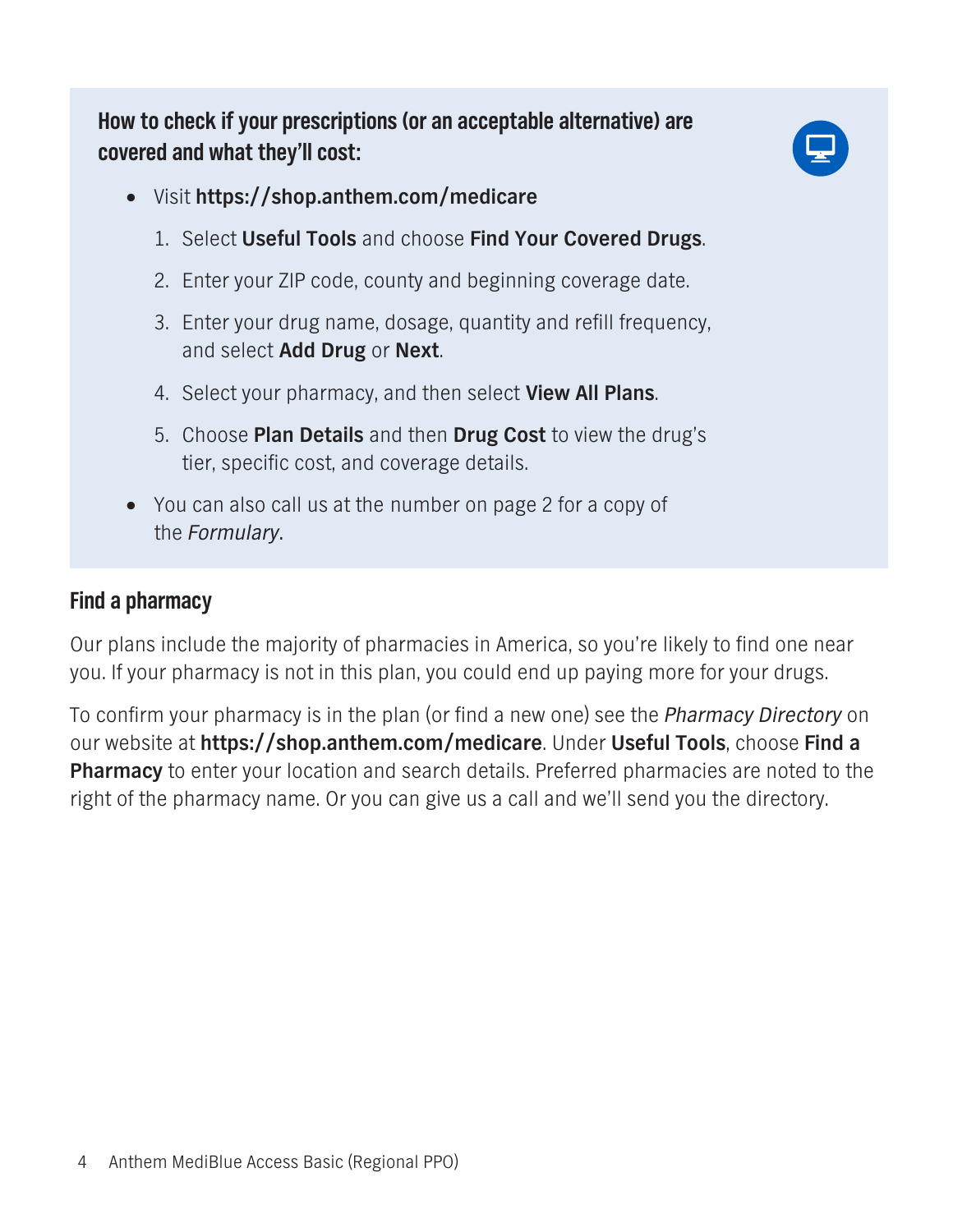

# **Save money through mail order or at preferred pharmacies**

**Use mail order or certain retail pharmacies** *(preferred pharmacies)* **to reduce costs. Using mail order or a preferred pharmacy can lower your copays and share of the cost, but the choice is yours.**

**Preferred pharmacies include Albertsons/Safeway, CVS Pharmacy, Costco, Giant Eagle Pharmacy, Harris Teeter Pharmacy, H-E-B PHARMACY, Kinney Drugs, Kroger, Publix, Roundy's, Walmart and more than 5,000 independent pharmacies.**

# **Don't miss out on some Extra Help**

**Medicare offers Extra Help, a program with prescription drug assistance for people who qualify. Extra Help can cover prescription drug plan deductibles, premiums, copays, and coinsurance. Plus:** 

- **• The coverage gap stage will not apply to you.**
- **• There are no late-enrollment penalties.**



# **To find out if you qualify for Extra Help, call:**

- **• Our helpful representatives at 1-866-803-5169.**
- **• 1-800-MEDICARE (1-800-633-4227) (TTY: 1-877-486-2048), 24 hours a day/7 days a week.**
- **• The Social Security Administration at 1-800-772-1213 (TTY: 1-800-325-0778) Monday to Friday, 7 a.m. to 7 p.m.**
- **• Your state Medicaid office.**

# **Optional supplemental dental and/or vision benefits**



**You can add an Optional Supplemental Benefits (OSB) package to the plan for an additional monthly premium. Optional Supplemental Benefits may not be available with every Medicare Advantage plan in this enrollment guide. See the**  *Optional Supplemental Dental and Vision Plans* **section of the medical benefits chart for more details.**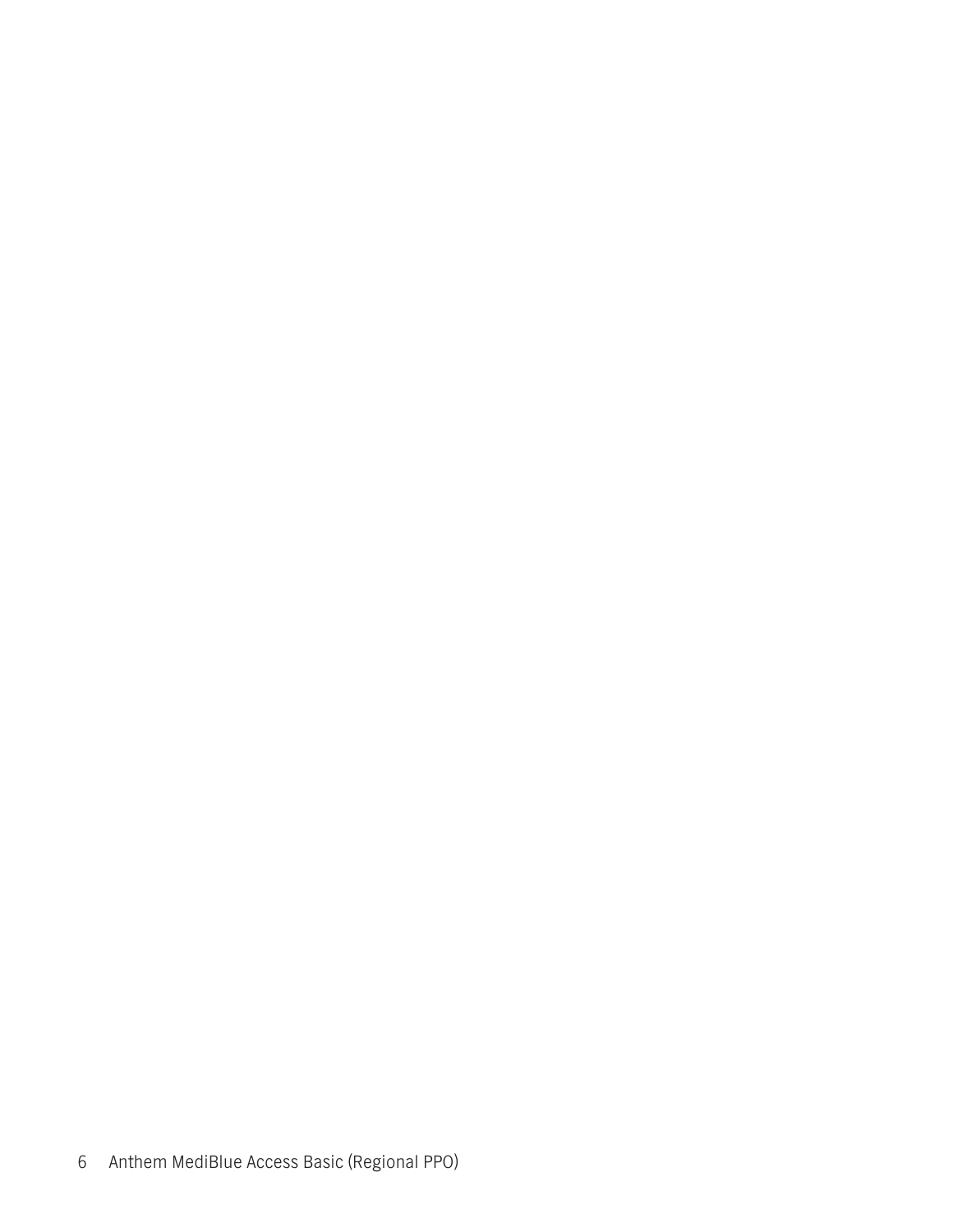

# **Summary of 2022 medical benefits**

**The next pages have more details about plan benefits, so you can choose the right plan for you.**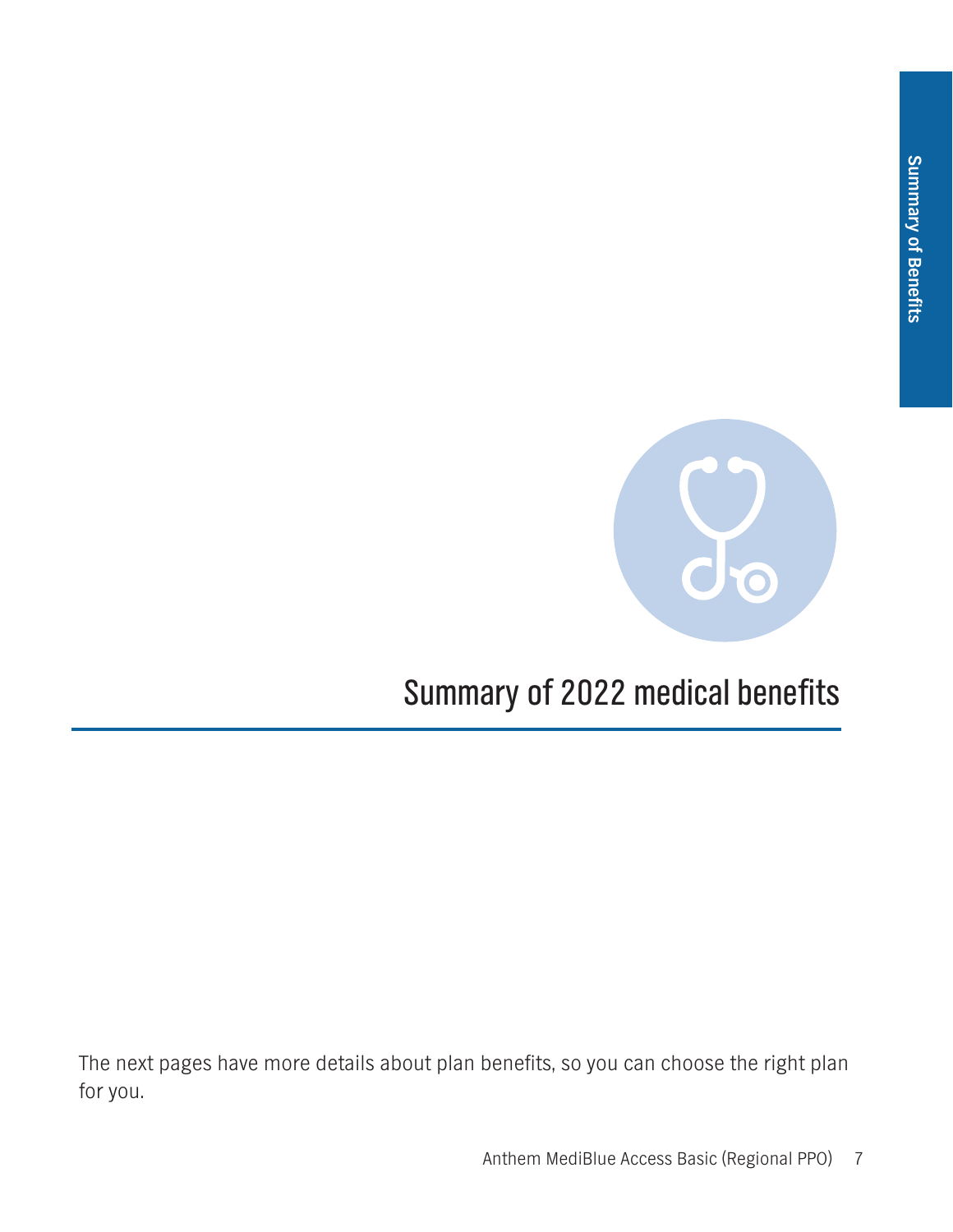### **How much is my premium (monthly payment)?**

**\$80.00 per month**

**You must continue to pay your Medicare Part B premium.**

**If you receive Extra Help from Medicare, your monthly plan premium will be lower or you might pay nothing.**

#### **How much is my deductible?**

**\$500.00 for out-of-network Medicare-covered services per year**

**\$100.00 deductible per year for Part D prescription drugs.**

**Drugs listed on Tier 3: Preferred Brand, Tier 4: Non-Preferred Drug, Tier 5: Specialty Tier are included in the Part D deductible.** 

**If you receive Extra Help from Medicare, your deductible amount depends on the level of Extra Help you receive.**

**This plan has a deductible that applies to Medicare-covered hospital and medical services from providers and facilities that are not in our plan. These services will have a 3 next to the benefit throughout this Summary of Benefits.**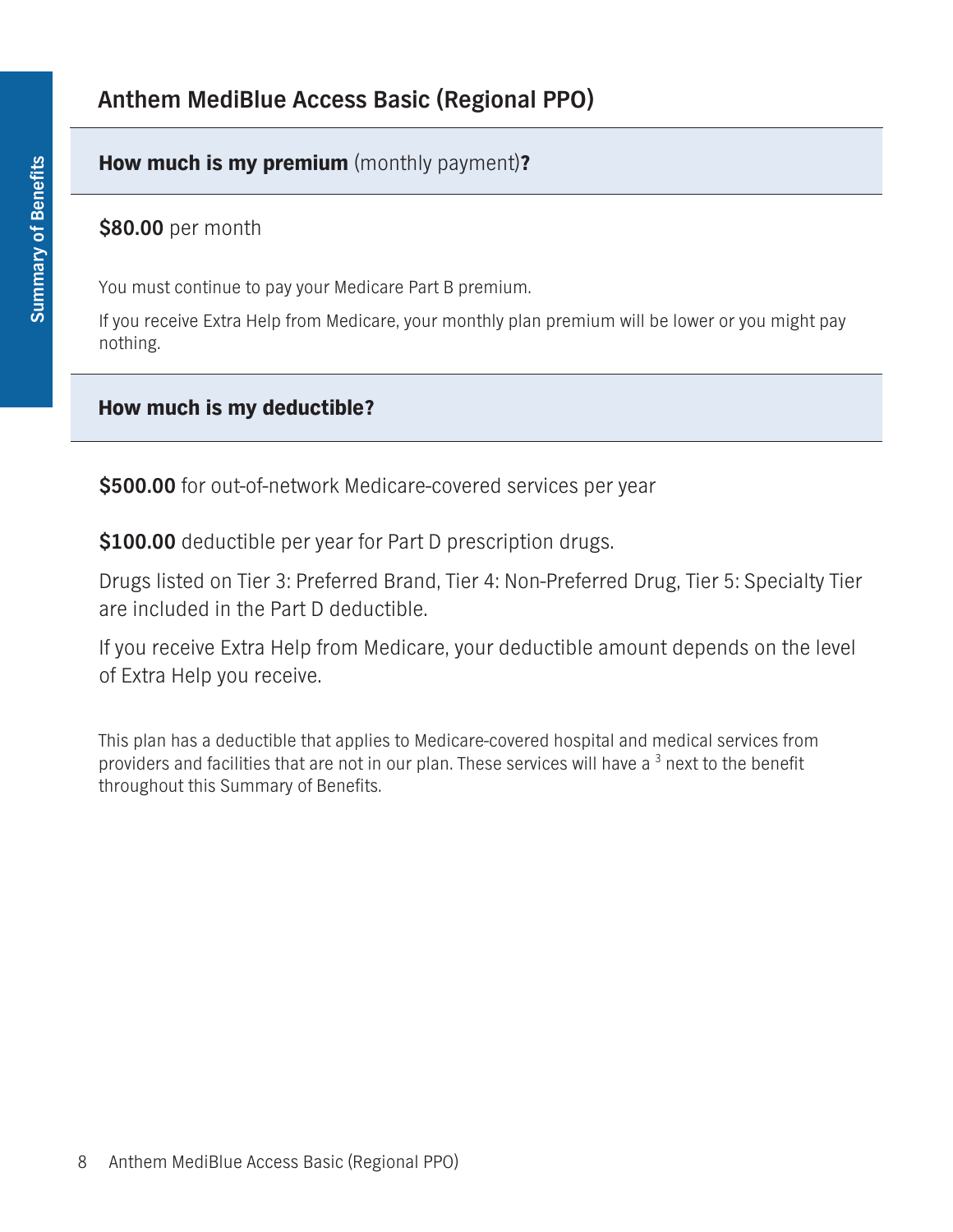**Is there a limit on how much I will pay for my covered medical services?**

**(does not include Part D drugs)**

**\$6,400.00 per year from doctors and facilities in our plan \$10,000.00 per year from doctors or facilities both in and out of our plan**

**Like all Medicare health plans, our plan protects you by having yearly limits on your out-of-pocket costs for medical and hospital care.**

**Services you receive from doctors or facilities, both in and out of our plan, go toward your yearly limit. If you reach the limit on out-of-pocket costs, you will not have to pay any out-of-pocket costs for covered Part A and Part B services (in or outside of our plan) for the rest of the year.** 

#### **Inpatient Hospital1,3**

**Facilities in our plan: Days 1-7: \$290.00 per day, per admission / Days 8-90: \$0.00 per day, per admission**

**Facilities not in our plan: 30% coinsurance per stay**

**Our plan covers an unlimited number of days for an inpatient hospital stay.**

**Per-day cost sharing applies to each new inpatient admission (Note: transfers to an inpatient rehabilitation hospital is considered a new admission and cost sharing per day applies).**

## **Outpatient Hospital1,3**

**Doctors and facilities in our plan: 20% coinsurance Doctors and facilities not in our plan: 40% coinsurance**

**What you will pay may depend on the service and where you are treated.**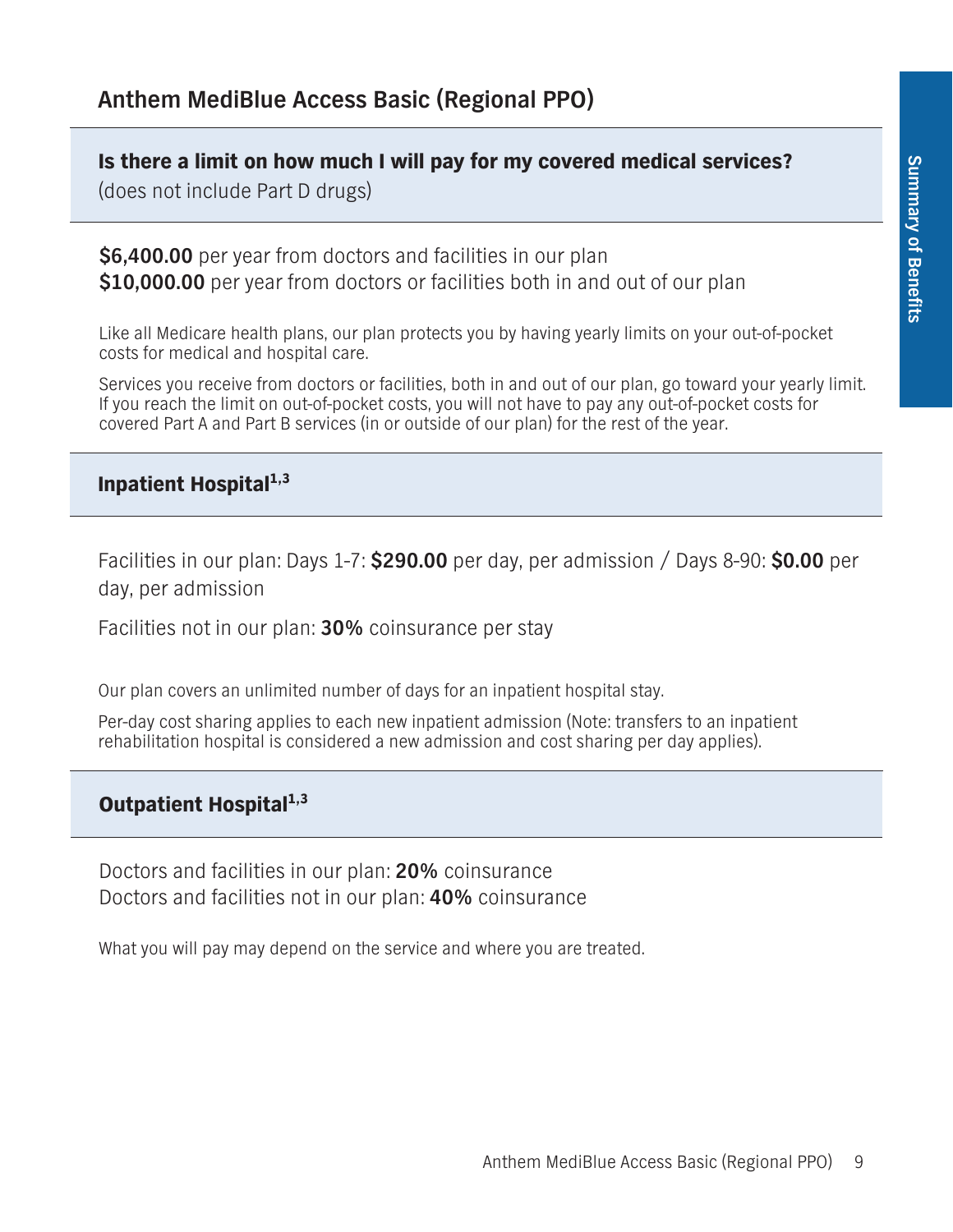## **Ambulatory Surgical Center<sup>1,3</sup>**

**Doctors and facilities in our plan: \$265.00 copay Doctors and facilities not in our plan: 40% coinsurance**

## **Doctor's Office Visits<sup>3</sup>**

## **Primary care physician (PCP) visit:**

**PCPs in our plan: \$10.00 copay PCPs not in our plan: \$40.00 copay**

### **Specialist visit:<sup>1</sup>**

**Doctors in our plan: \$40.00 copay Doctors not in our plan: \$60.00 copay**

#### **Preventive Care Screenings and Annual Physical Exams**

#### **Preventive care screenings:<sup>3</sup>**

**Doctors in our plan: \$0.00 copay Doctors not in our plan: 40% coinsurance**

#### **Annual physical exam:**

**Doctors in our plan: \$0.00 copay Doctors not in our plan: \$60.00 copay**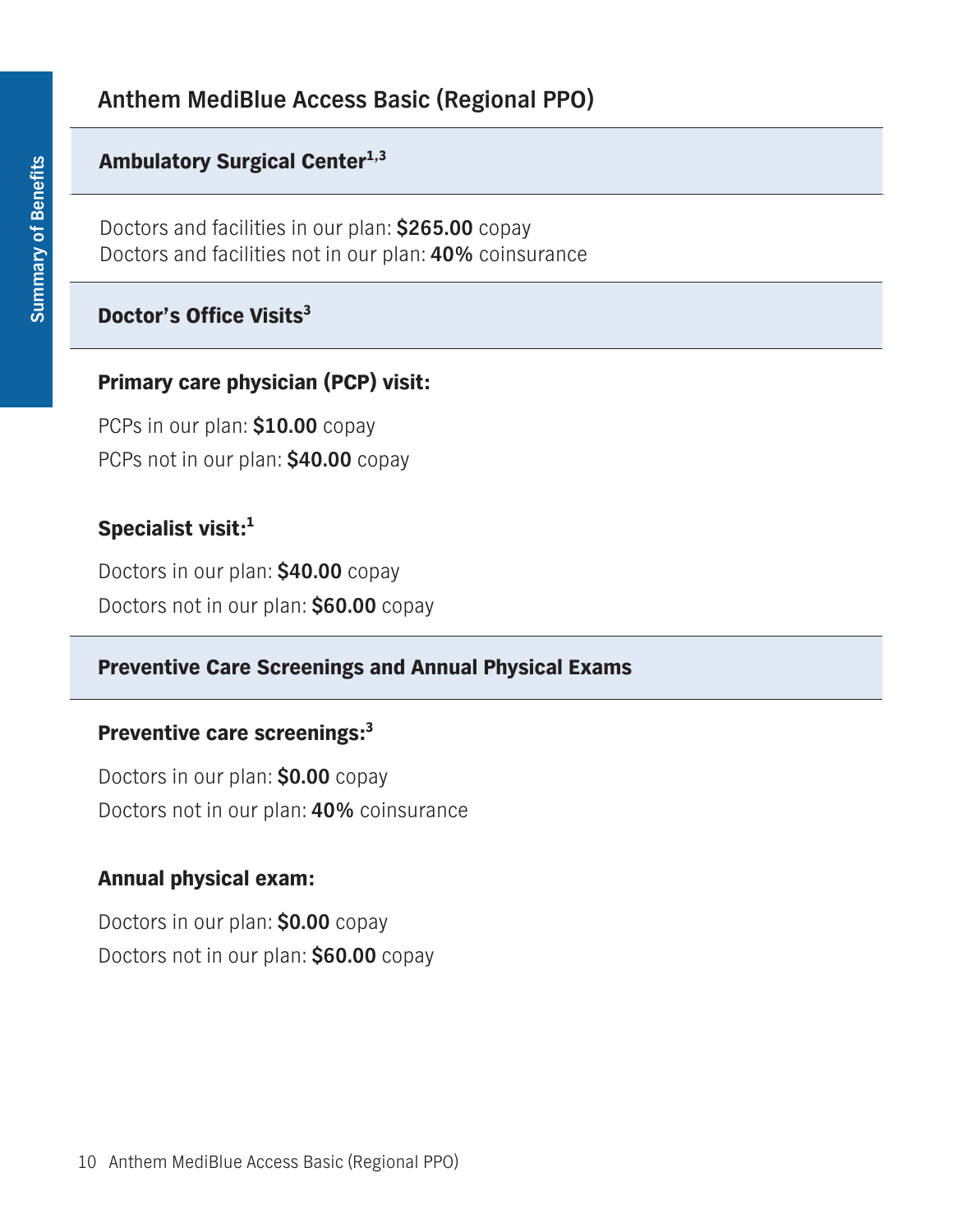## **Preventive Care Screenings and Annual Physical Exams**

## **Covered preventive care screenings:**

- **• Abdominal aortic aneurysm screening**
- **• Annual "wellness" visit**
- **• Bone mass measurement**
- **• Breast cancer screening (mammogram)**
- **• Cardiovascular disease (behavioral therapy)**
- **• Cardiovascular screening**
- **• Cervical and vaginal cancer screening**
- **• Colorectal cancer screenings (colonoscopy, fecal occult blood test, flexible sigmoidoscopy)**
- **• Depression screening**
- **• Diabetes prevention program**
- **• Diabetes screenings and monitoring**
- **• Hepatitis C Screening**
- **• High Intensity Behavioral Counseling**
- **• HIV screening**
- **• Lung cancer screenings**
- **• Medical nutrition therapy services**
- **• Obesity screenings and counseling**
- **• Prostate cancer screenings (PSA)**
- **• Sexually transmitted infections screenings and counseling**
- **• Tobacco use cessation counseling (counseling for people with no sign of tobacco-related disease)**
- **• Vaccines, including flu, hepatitis B, pneumococcal, and COVID-19 shots**
- **• "Welcome to Medicare" preventive visit (one-time)**

**Any extra preventive services approved by Medicare during the contract year will be covered. When you use doctors in our plan, 100% of the cost of preventive care screenings and annual physical exams is covered.**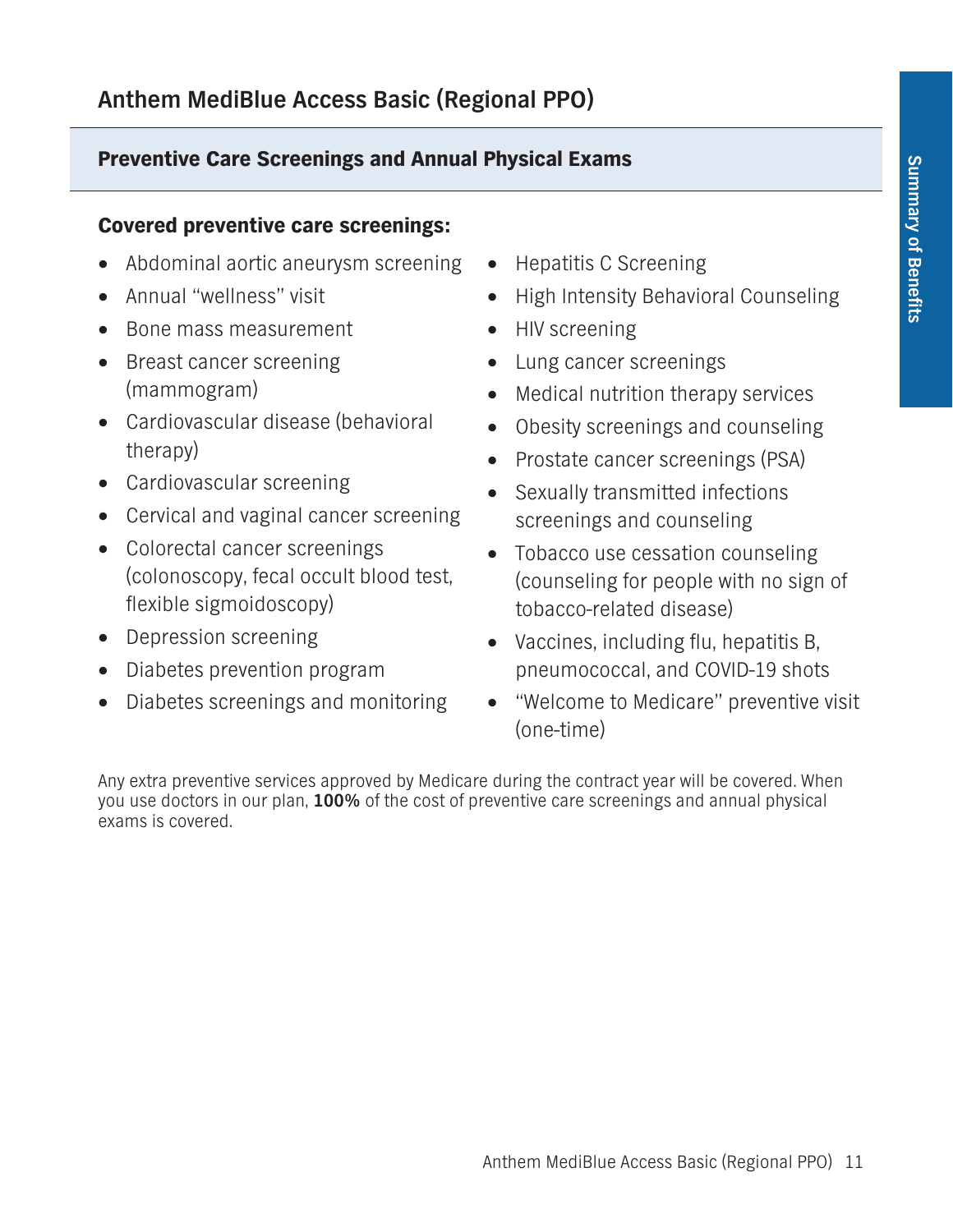#### **Emergency Care**

#### **\$90.00 copay**

### **Emergency and Urgent Care Worldwide Coverage**

### **\$90.00 copay**

**This plan covers urgent care and emergency services when traveling outside of the United States for less than six months. This benefit is limited to \$100,000.00 per year.**

**Your emergency room copay will be waived if you receive care from a primary care provider, urgent care provider, or LiveHealth Online 24 hours prior to the emergency room visit.**

## **Urgently Needed Services**

## **\$35.00 copay**

**Diagnostic Radiology Services (such as MRIs, CT scans)1,3**

**Doctors and facilities in our plan: \$105.00 - \$175.00 copay Doctors and facilities not in our plan: 35% coinsurance**

**What you pay for these services may vary based on where you are treated.**

## **Diagnostic Tests and Procedures**<sup>1,3</sup>

**Doctors and facilities in our plan: \$0.00 - \$145.00 copay Doctors and facilities not in our plan: 35% coinsurance**

**What you pay for these services may vary based on where you are treated.**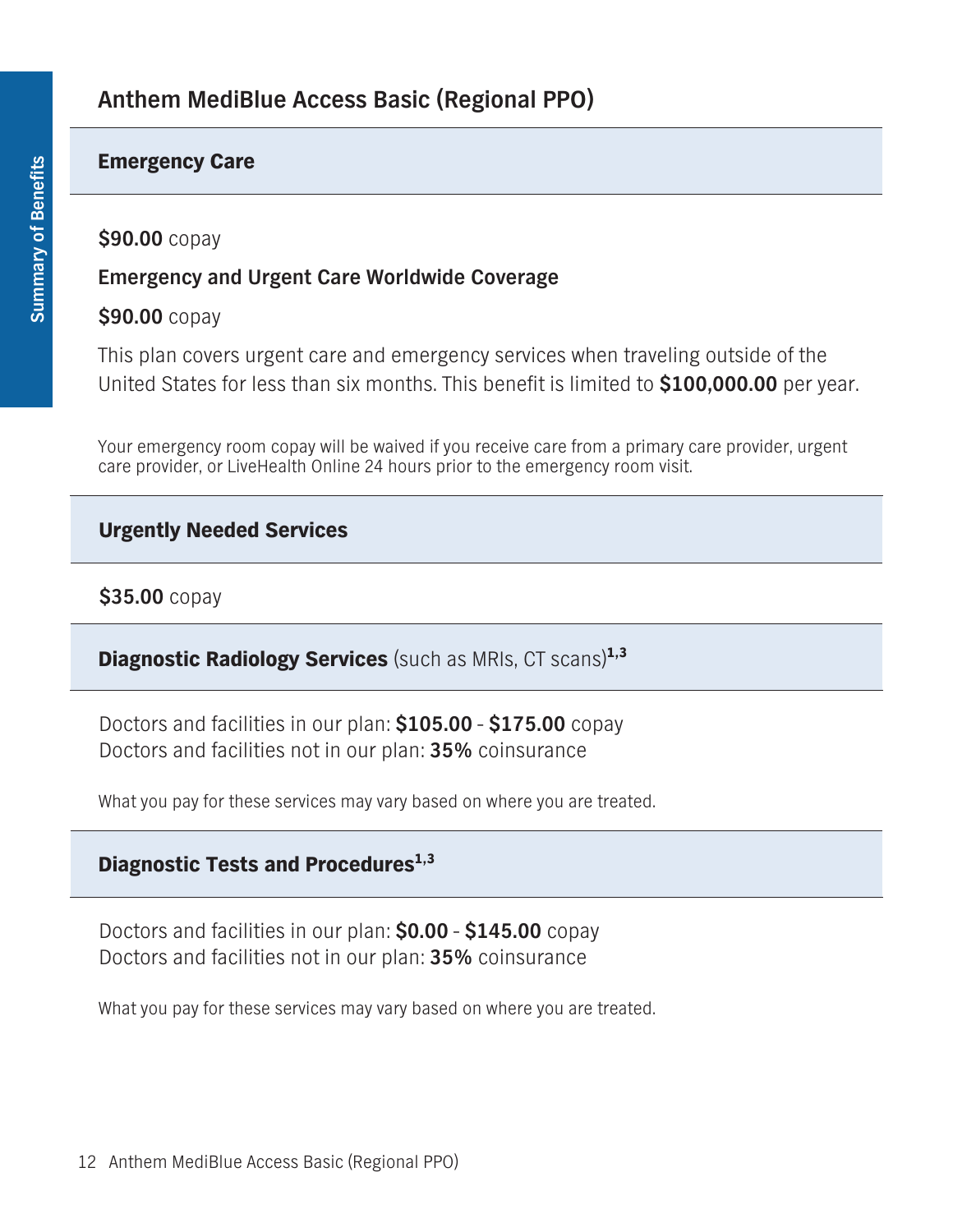### Lab Services<sup>1,3</sup>

**Doctors and facilities in our plan: \$0.00 - \$10.00 copay Doctors and facilities not in our plan: 20% coinsurance**

**What you pay may be based on the service received and/or where you are treated.**

## **Outpatient X-rays1,3**

**Doctors and facilities in our plan: \$50.00 - \$110.00 copay Doctors and facilities not in our plan: 35% coinsurance**

**What you pay for these services may vary based on where you are treated.**

**Therapeutic Radiology Services (such as radiation treatment for cancer)1,3**

**Doctors and facilities in our plan: 20% coinsurance Doctors and facilities not in our plan: 20% coinsurance**

**What you pay for these services may vary based on where you are treated.**

## **Hearing Services3**

**Medicare-covered hearing services (Exam to diagnose and treat hearing and balance issues):<sup>1</sup>**

**Doctors in our plan: \$40.00 copay Doctors not in our plan: \$60.00 copay**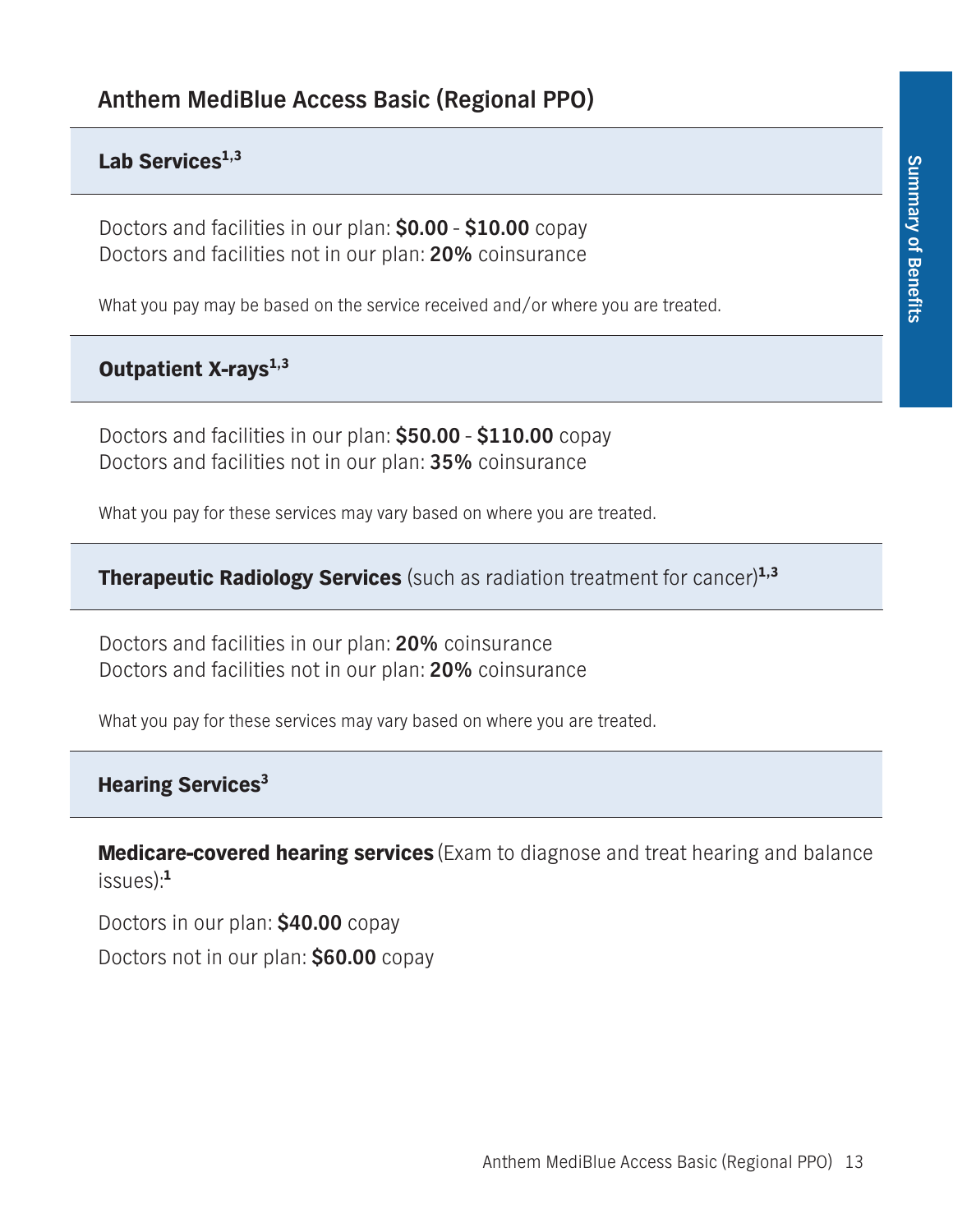## **Hearing Services3**

## **Routine hearing services:<sup>1</sup>**

**This plan covers 1 routine hearing exam(s) and hearing aid fitting/evaluation(s) every year. \$59.00 maximum plan benefit for routine hearing exam(s) every year. \$2,000.00 maximum plan benefit for hearing aids every year.** 

**Doctors in our plan: \$0.00 copay for routine hearing exam(s). \$0.00 copay for hearing aids up to the maximum plan benefit amount.**

**Doctors not in our plan: 20% coinsurance for routine hearing exam(s).**

# **Dental Services3**

**Medicare-covered dental services (this does not include services for care, treatment, filling, removal or replacement of teeth):**

**Doctors and dentists in our plan: \$0.00 copay**

**Doctors and dentists not in our plan: \$0.00 copay**

## **Preventive dental services:**

**This plan covers: 1 oral exam(s), 1 cleaning(s) every year. Dentists in our plan: \$0.00 copay Dentists not in our plan: 20% coinsurance**

## **Comprehensive dental services:**

**Not Covered**

**To find a dental provider in our plan, follow the same steps as the "How to find a doctor/PCP in our plan" box at the beginning of this booklet. Then select Dental Provider under Provider Type.**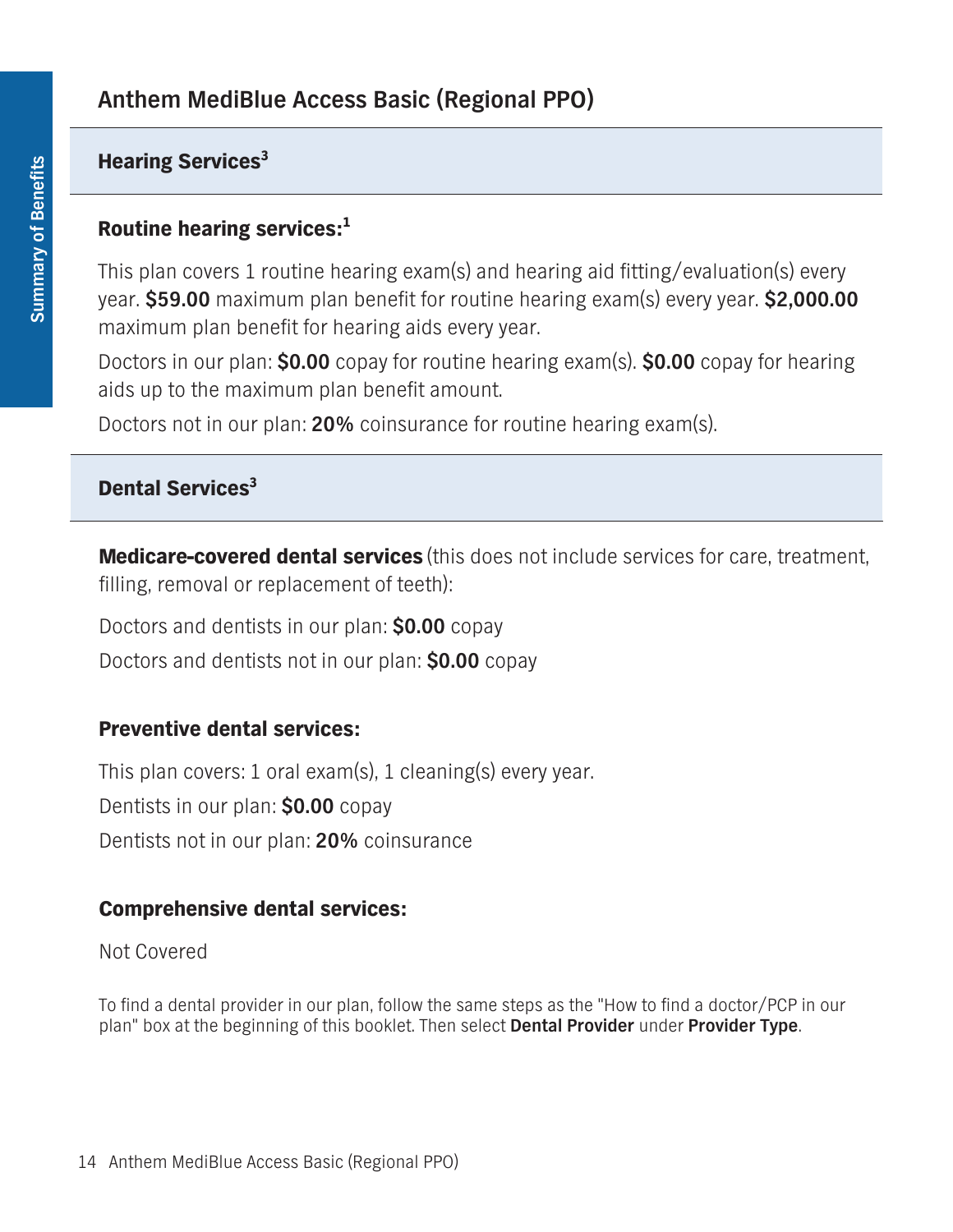## **Vision Services3**

**Medicare-covered vision services:**

### **Exam to diagnose and treat diseases and conditions of the eye1**

**Doctors in our plan: \$40.00 copay Doctors not in our plan: \$60.00 copay**

### **Eyeglasses or contact lenses after cataract surgery**

**Doctors in our plan: \$0.00 copay Doctors not in our plan: \$0.00 copay**

#### **Routine vision services:**

#### **Routine vision exam<sup>1</sup>**

**This plan covers 1 routine eye exam(s) every year. \$69.00 maximum eye exam coverage amount.**

**Doctors in our plan: \$0.00 copay**

**Doctors not in our plan: \$0.00 copay**

## **Routine eyewear (lenses and frames)**

**Not Covered**

**To find a vision provider in our plan, follow the same steps as the "How to find a doctor/PCP in our plan" box at the beginning of this booklet. Then select Vision Provider under Provider Type.**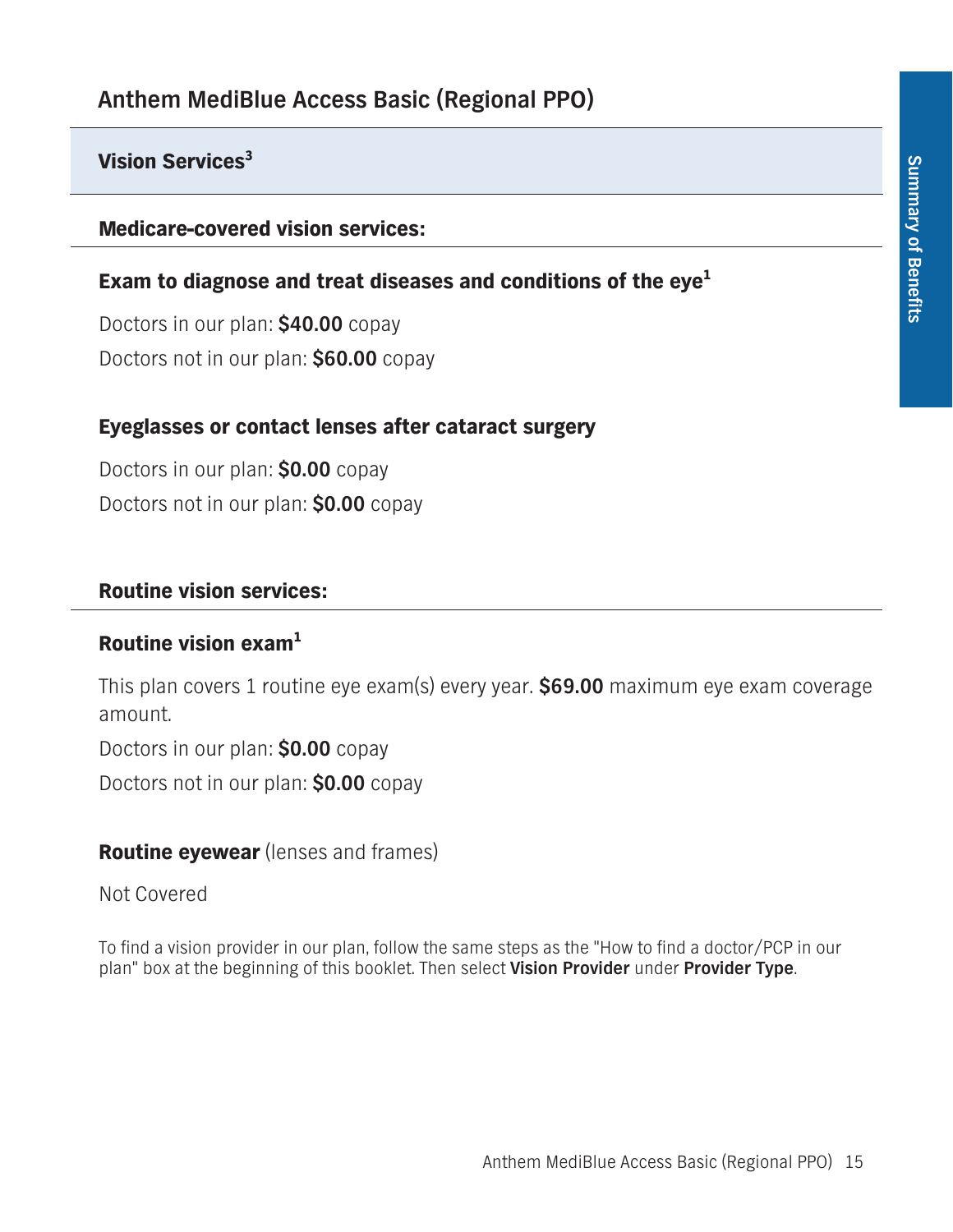### **Mental Health Care**

#### **Inpatient visit:1,3**

**Doctors and facilities in our plan: Days 1-5: \$260.00 per day, per admission / Days 6-90: \$0.00 per day, per admission**

**Doctors and facilities not in our plan: 30% coinsurance per stay**

**Our plan covers unlimited inpatient days.**

**Per day cost sharing applies to each new inpatient admission. (Note: transfers to an inpatient rehabilitation hospital is considered a new admission and cost sharing per day applies).**

#### **Outpatient individual and group therapy services:1,3**

**Doctors and facilities in our plan: \$40.00 copay**

**Doctors and facilities not in our plan: \$60.00 copay**

## **Skilled Nursing Facility (SNF)1,3**

**Doctors and facilities in our plan: SNF Days 1 - 20: \$0.00 per day / Days 21 - 100: \$188.00 per day**

**Doctors and facilities not in our plan: 50% coinsurance per stay**

**Our plan covers up to 100 days in a Skilled Nursing Facility (SNF).**

**Your copays for SNF benefits are based on benefit periods. A benefit period starts on the first day you go into a hospital or SNF and ends when you haven't had any inpatient hospital care or skilled nursing care for 60 days in a row. If you go into a SNF after one benefit period has ended, a new benefit period starts. There's no limit to the number of benefit periods you can have.**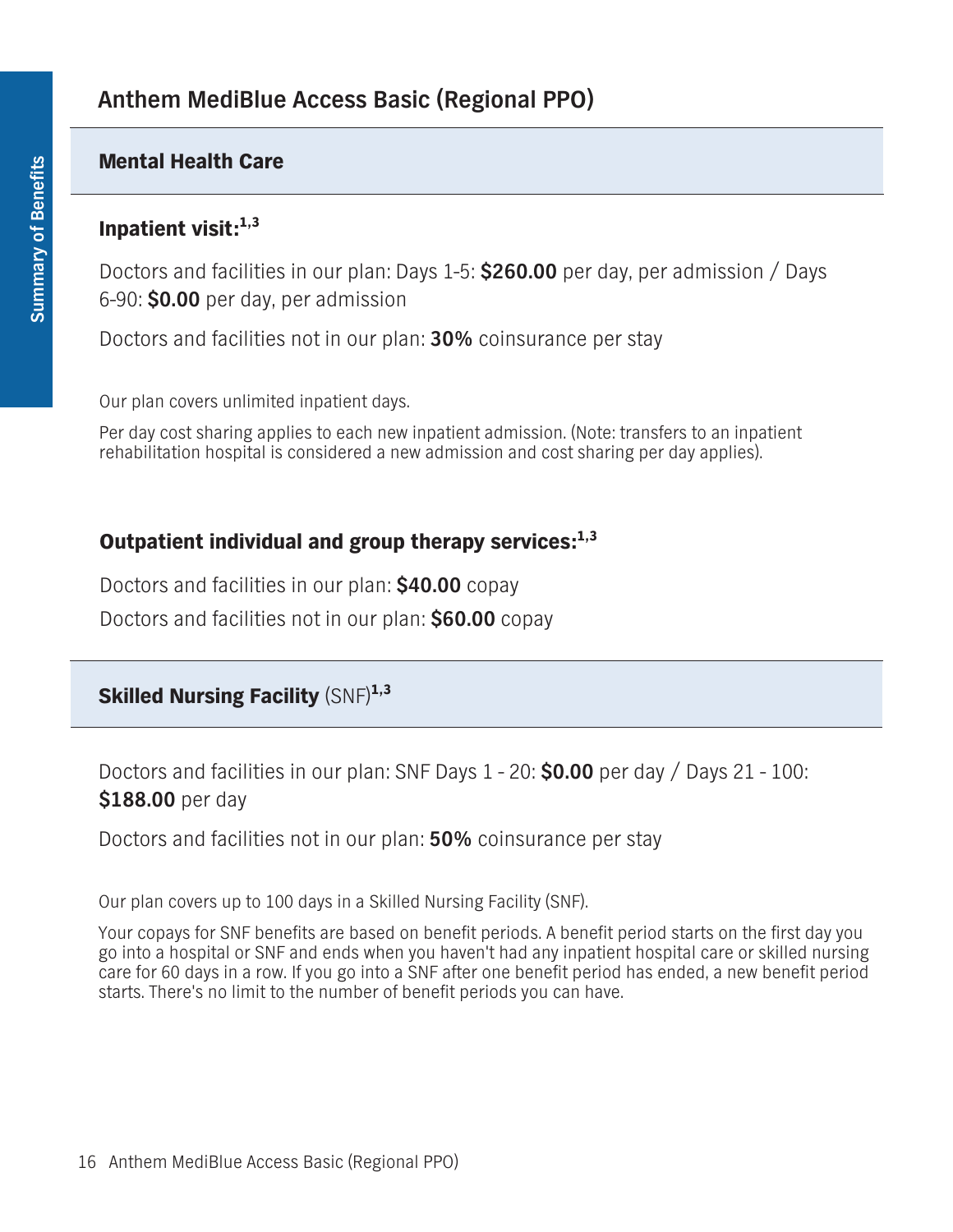## **Physical Therapy1,3**

**Doctors and facilities in our plan: \$40.00 copay Doctors and facilities not in our plan: \$60.00 copay**

# **Ambulance<sup>1</sup>**

#### **Ground/Water Ambulance:**

**Emergency transportation services in and out of our plan: \$295.00 copay per trip**

#### **Air Ambulance:**

**Emergency transportation services in and out of our plan: 20% coinsurance per trip**

#### **Transportation**

**Not Covered**

## **Medicare Part B Drugs1,3**

#### **Other Part B Drugs:**

**Drugs obtained from doctors and facilities in our plan: 20% coinsurance Drugs obtained from doctors and facilities not in our plan: 20% coinsurance**

#### **Chemotherapy drugs:**

**Drugs obtained from doctors and facilities in our plan: 20% coinsurance Drugs obtained from doctors and facilities not in our plan: 20% coinsurance**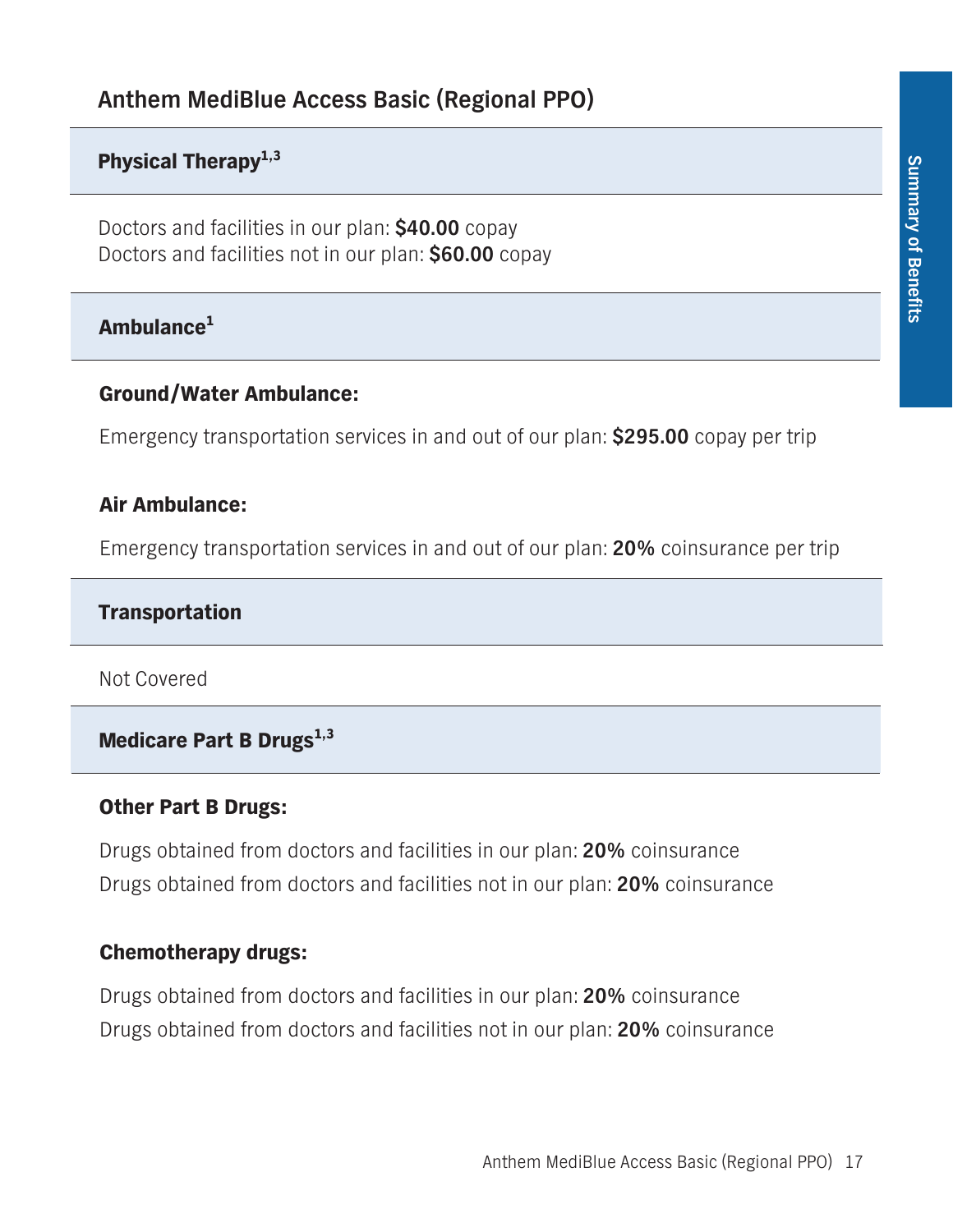# **Additional benefits**

# **Anthem MediBlue Access Basic (Regional PPO)**

# **Chiropractic Care1,3**

### **Medicare-covered chiropractic services:**

**Providers in our plan: \$20.00 copay Providers not in our plan: \$60.00 copay**

**Medicare coverage includes manipulation of the spine to correct a subluxation (when one or more of the bones of your spine move out of position).**

**Foot Care (podiatry services)1,3**

#### **Medicare-covered podiatry:**

**Doctors in our plan: \$0.00 - \$40.00 copay**

**Doctors not in our plan: \$60.00 copay**

**Foot exams and treatment are covered if you have diabetes-related nerve damage and/or meet certain conditions.**

**You pay nothing for Medicare-covered** *routine* **podiatry services. For all other Medicare-covered podiatry services, you pay the higher amount shown above.**

## **Routine foot care:**

**Doctors in our plan: \$0.00 copay Doctors not in our plan: \$60.00 copay This plan covers: Unlimited routine foot care visits each year.**

#### **Home Health Care1,3**

**Doctors and facilities in our plan: \$0.00 copay Doctors and facilities not in our plan: 40% coinsurance**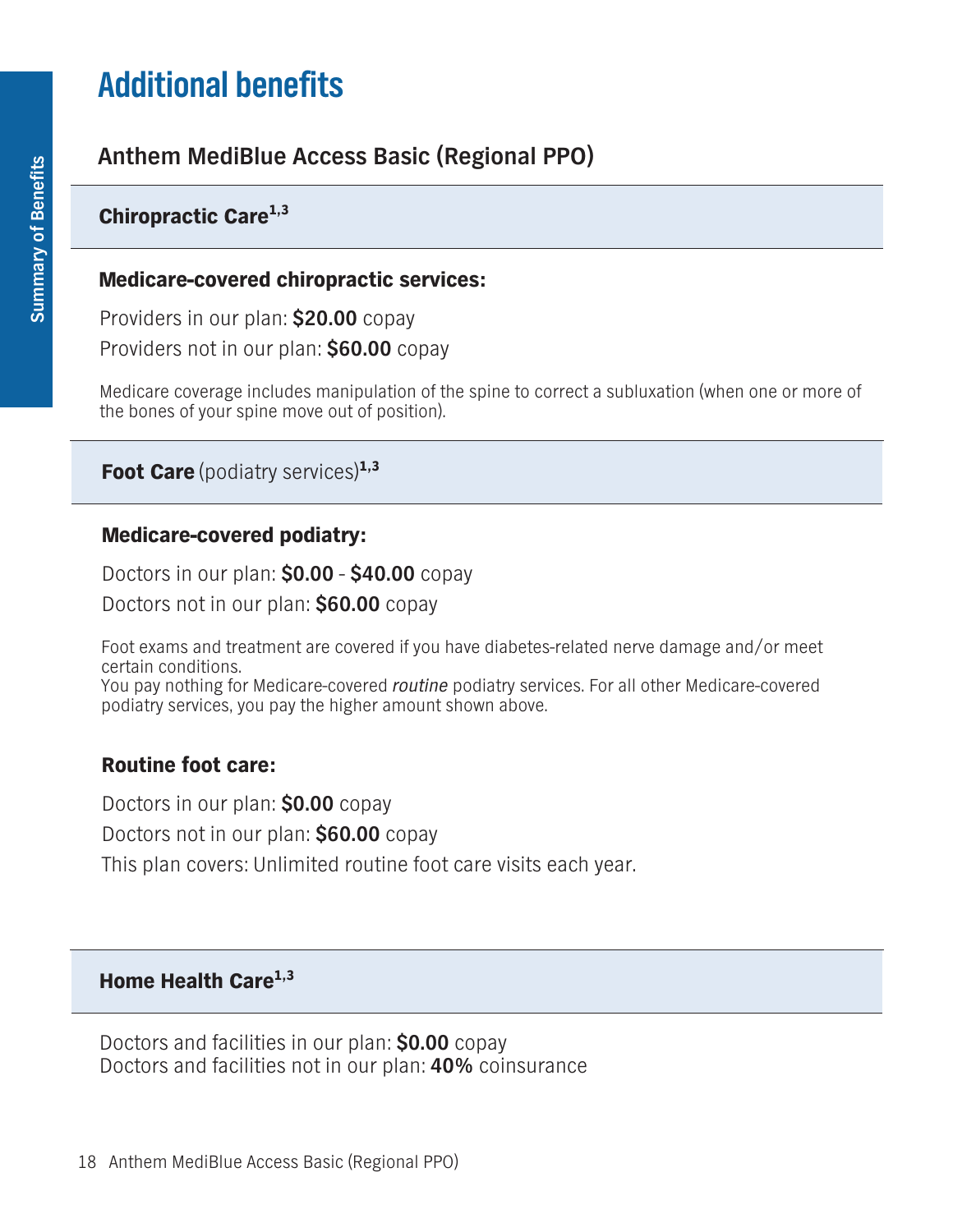## **LiveHealth® Online**

**Lets you talk to a board-certified doctor or licensed psychiatrist, psychologist, or therapist by live, two-way video on a computer, smartphone, or tablet**

**LiveHealth Online is the trade name of Health Management Corporation, a separate company, providing telehealth services on behalf of our plan.**

#### **Medical Equipment/Supplies3**

**Durable Medical Equipment(wheelchairs, oxygen, etc.):<sup>1</sup>**

**Suppliers in our plan: 20% coinsurance Suppliers not in our plan: 40% coinsurance**

#### **Medical supplies and prosthetic devices (braces, artificial limbs, etc.):<sup>1</sup>**

**Suppliers in our plan: 20% coinsurance Suppliers not in our plan: 40% coinsurance**

#### **Diabetic supplies and services:**

**Suppliers in our plan: \$0.00 copay Suppliers not in our plan: 40% coinsurance**

### **Outpatient Rehabilitation,3**

**Cardiac (heart) rehab services (with a limit of two, one-hour sessions per day and a maximum of 36 sessions within a 36-week period):<sup>1</sup>**

**Doctors and facilities in our plan: \$40.00 copay Doctors and facilities not in our plan: 40% coinsurance**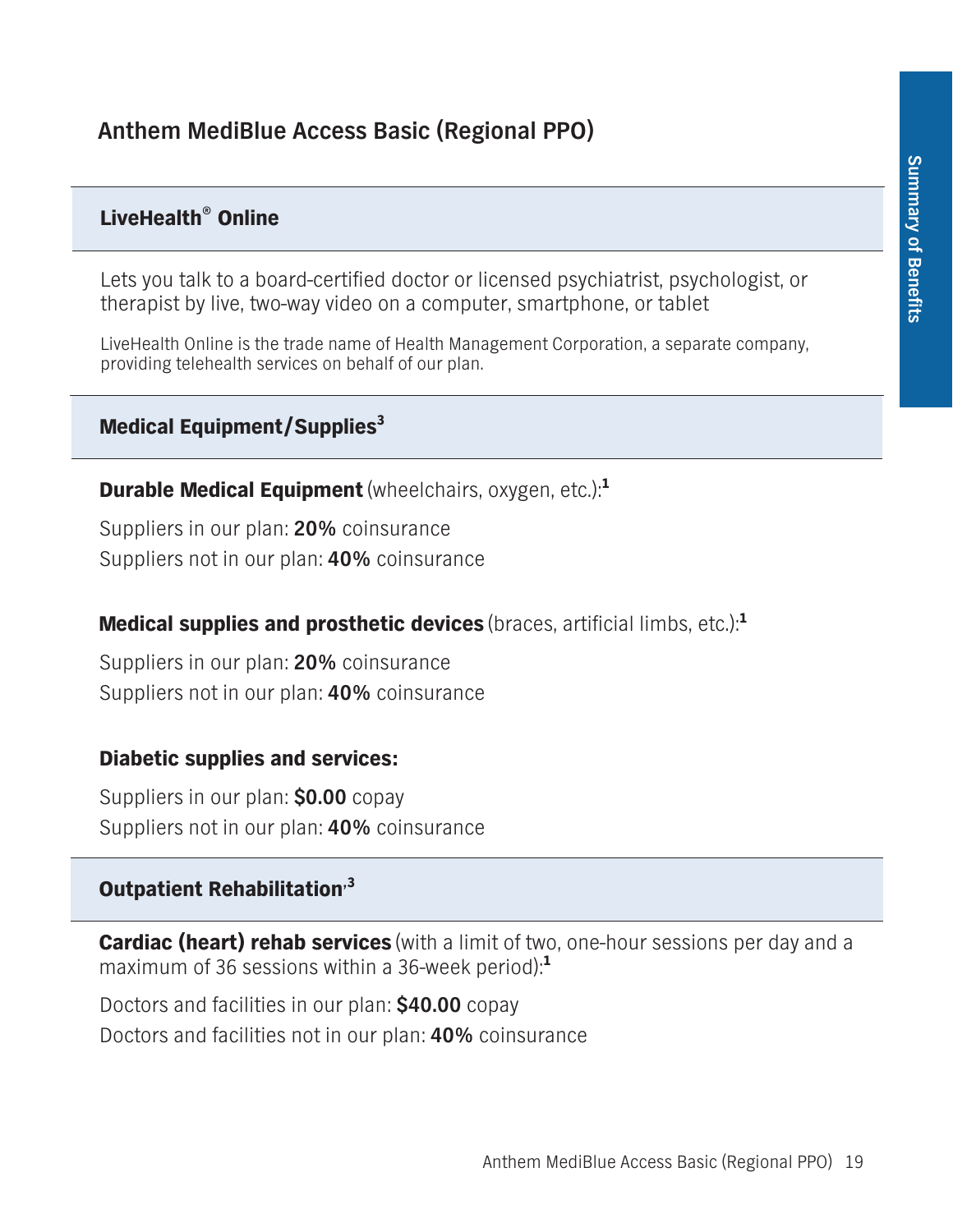## **Outpatient Rehabilitation,3**

**Pulmonary (lung) rehab services (with a limit of two, one-hour sessions per day and a maximum of 36 sessions):<sup>1</sup>**

**Doctors and facilities in our plan: \$30.00 copay Doctors and facilities not in our plan: 40% coinsurance**

#### **Occupational therapy visit:<sup>1</sup>**

**Doctors and facilities in our plan: \$40.00 copay Doctors and facilities not in our plan: \$60.00 copay**

### **Outpatient Substance Abuse<sup>1,3</sup>**

#### **Individual & Group therapy visit:**

**Doctors and facilities in our plan: \$40.00 copay Doctors and facilities not in our plan: 40% coinsurance**

#### **Over-the-Counter Items**

**This plan covers certain approved, non-prescription, over-the-counter drugs and healthrelated items, up to \$35 every quarter. Unused OTC amounts do roll over to the next quarter. Unused OTC amounts do not roll over to the next calendar year.**

**There are three ways to access your benefit:**

- **• Shop online or use the app and have items sent to your home or to a store location near you for pickup.**
- □ Shop at more than 4,700 Walmart and Neighborhood Market stores and other **participating retailers.**
- **• Call to place an order and have items sent to your home.**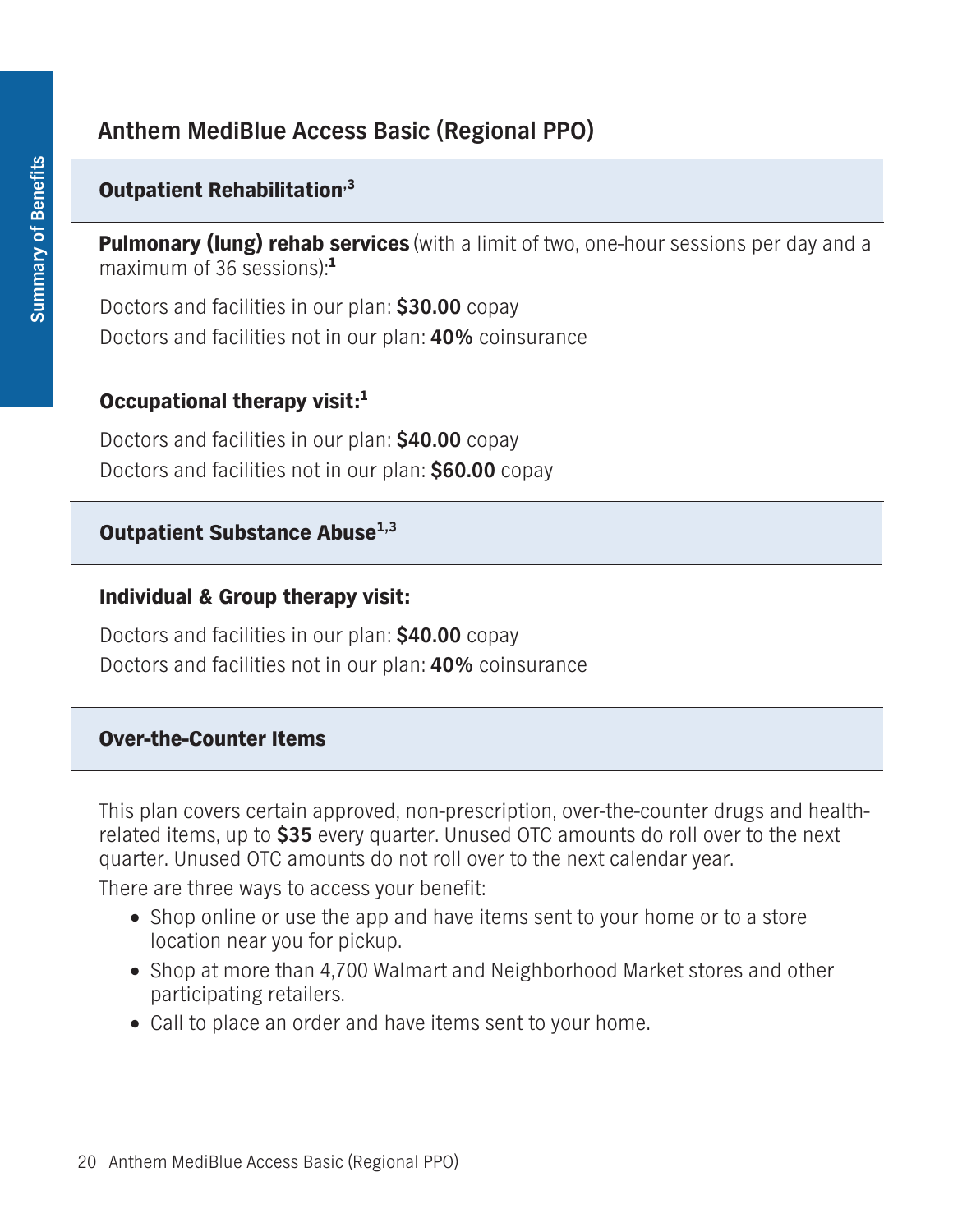#### **Renal Dialysis<sup>3</sup>**

**Doctors and facilities in our plan: 20% coinsurance Doctors and facilities not in our plan: 20% coinsurance**

## **SilverSneakers®† Fitness program**

**When you become our member, you can sign up for SilverSneakers. It's included in our plan. To learn more details, go to www.silversneakers.com or call SilverSneakers at 1-855-741-4985 (TTY: 711), Monday to Friday, 8 a.m. to 8 p.m. ET.**

**† The SilverSneakers Fitness Program is provided by Tivity Health, an independent company. SilverSneakers is a registered trademark of Tivity Health, Inc. © 2021 Tivity Health, Inc. All rights reserved.**

#### **24/7 NurseLine**

**24-hour access to a nurse helpline, seven days a week, 365 days a year**

**Services with a 1 may need prior authorization (preapproval) from the plan.**

**For services with a 3, your medical deductible will apply for Medicare-covered services from providers or facilities that are not in the plan's network.**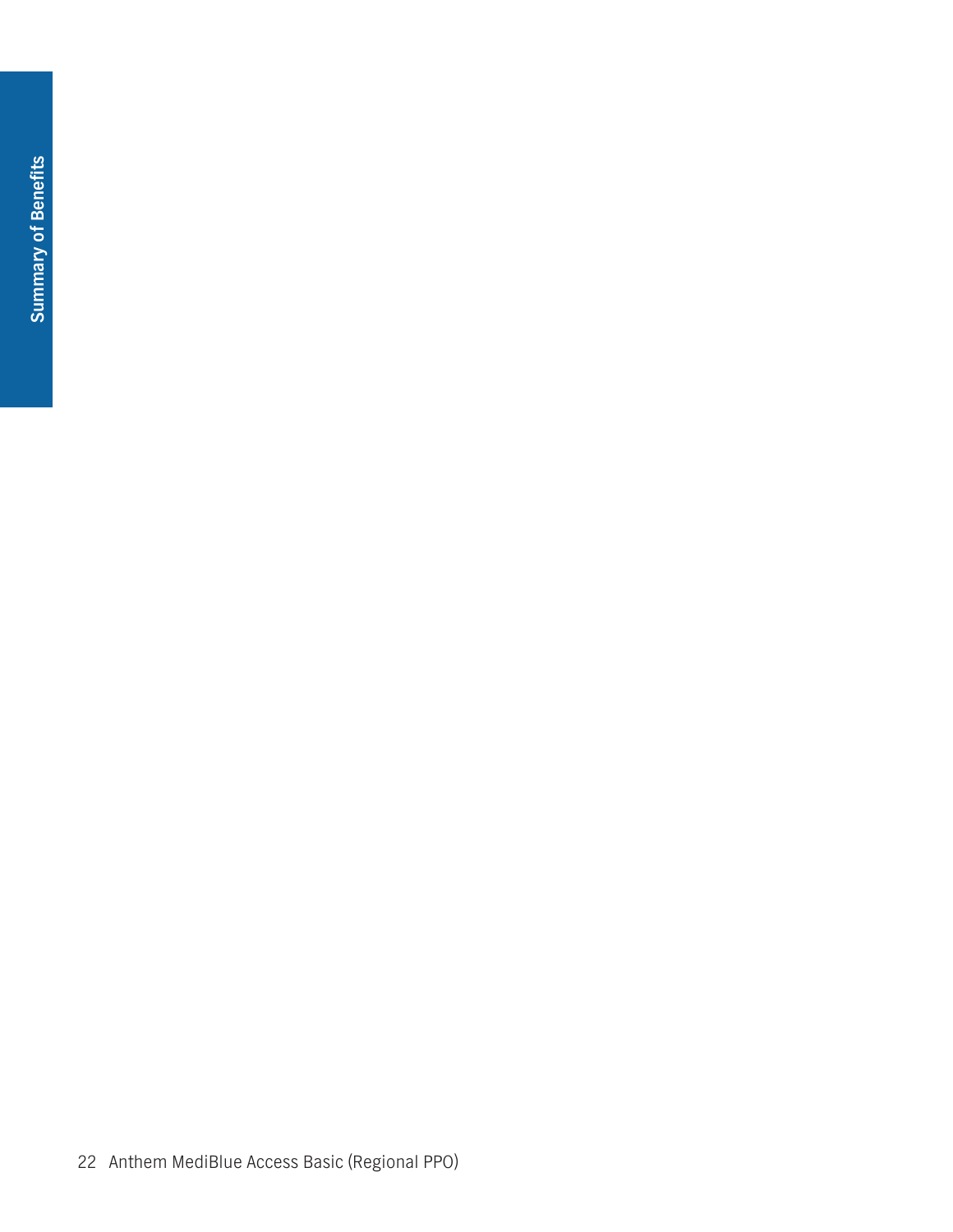

# **Summary of 2022 prescription drug coverage**

## **Ways to save**

- **1. Choose generic drugs on tiers 1 and 2 when available.**
- **2. Use mail order.**
- **3. Use a preferred pharmacy. To find a preferred pharmacy in this plan:**
	- **• Visit https://shop.anthem.com/medicare (select Useful Tools, and choose Find a Pharmacy). Preferred pharmacies are noted to the right of the pharmacy name.**
	- **• Give us a call and we will send you a copy of the** *Pharmacy Directory***.**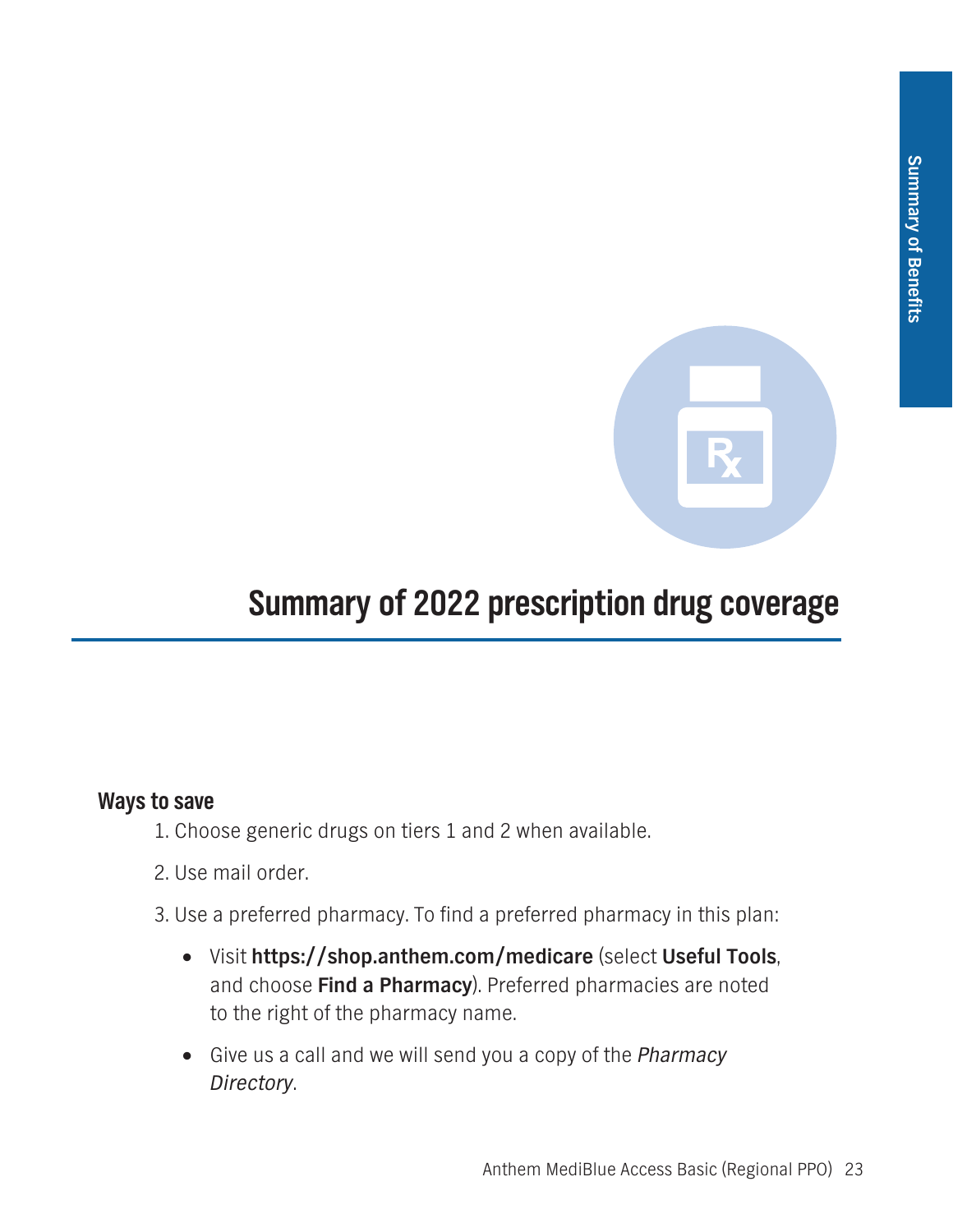#### **Stage 1: How much is my deductible?**

**\$100.00 deductible per year for Part D prescription drugs. Drugs listed on Tier 3: Preferred Brand, Tier 4: Non-Preferred Drug, Tier 5: Specialty Tier are included in the Part D deductible. If you receive Extra Help from Medicare, your deductible amount depends on the level of Extra Help you receive.**

#### **Stage 2: Initial Coverage**

**After you pay your yearly deductible (if your plan has one), you pay the amount listed in the table on the following pages, until your total yearly drug costs reach \$4,430. Total yearly drug costs are the total drug costs paid by both you and our Part D plan.**

**You may get your covered drugs at retail pharmacies and mail-order pharmacies in our plan. Generally, you may get your covered drugs from pharmacies not in our plan only when you are unable to get your prescription drugs from a pharmacy that is in our plan. If you live in a long-term care facility, you pay the same as at a standard retail pharmacy.**

**If you qualify for low-income subsidy (LIS), also known as Medicare's Extra Help program, the amount you pay may be different in this Stage.**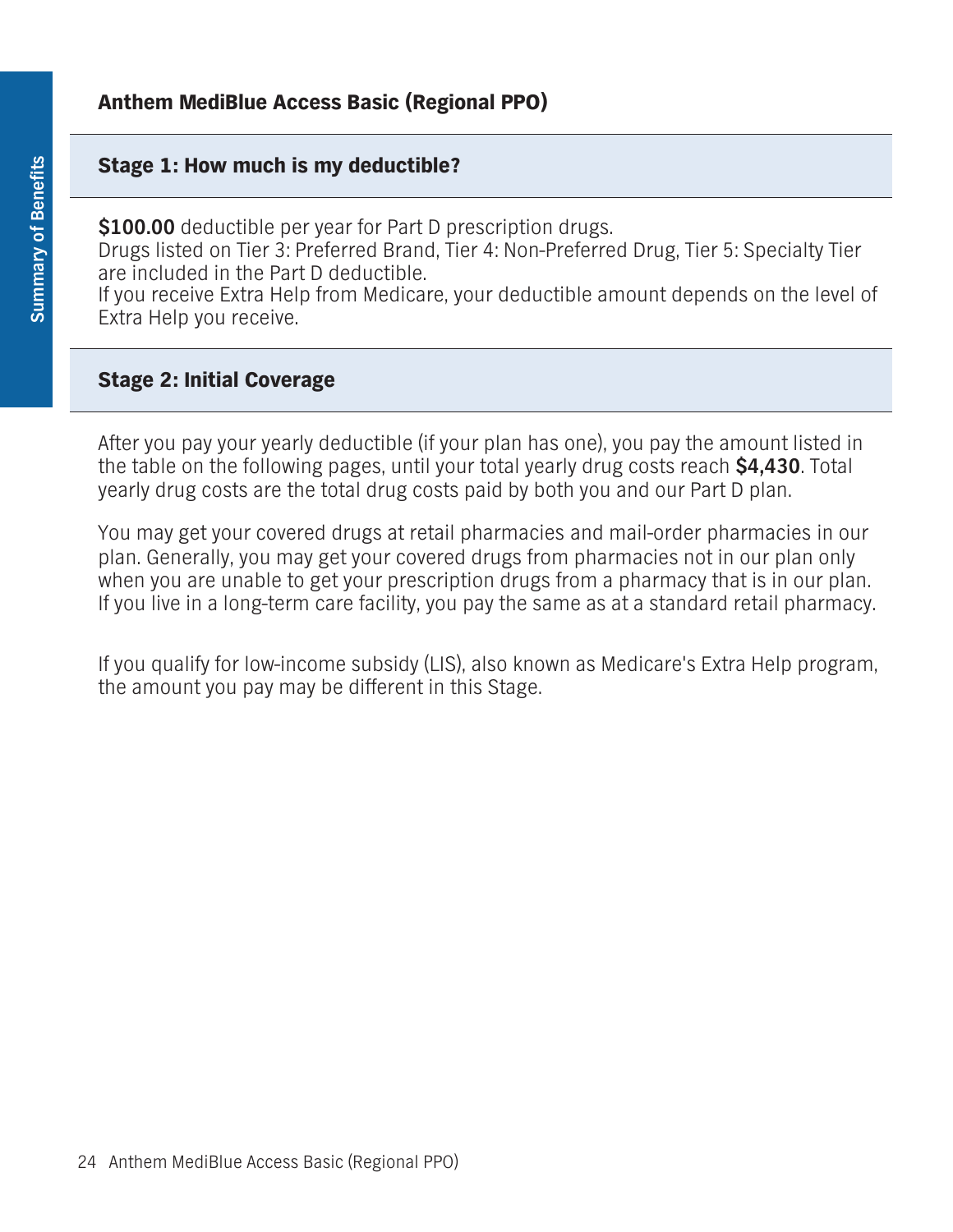| Ì                                                                                                                          |
|----------------------------------------------------------------------------------------------------------------------------|
|                                                                                                                            |
|                                                                                                                            |
| ļ                                                                                                                          |
| t                                                                                                                          |
|                                                                                                                            |
|                                                                                                                            |
| <b>Contract Contract Contract Contract Contract Contract Contract Contract Contract Contract Contract Contract Co</b><br>I |
|                                                                                                                            |
|                                                                                                                            |
|                                                                                                                            |
| F                                                                                                                          |
|                                                                                                                            |
|                                                                                                                            |
| l                                                                                                                          |
| i                                                                                                                          |
|                                                                                                                            |
|                                                                                                                            |

| <b>Stage 2: Initial Coverage</b>  |                                                       |
|-----------------------------------|-------------------------------------------------------|
| <b>Cost Sharing</b>               | <b>Anthem MediBlue Access Basic (Regional</b><br>PPO) |
| <b>Tier 1: Preferred Generic</b>  |                                                       |
| Preferred retail one-month supply | \$6.00                                                |
| Standard retail one-month supply  | \$11.00                                               |
| Mail order three-month supply     | \$0.00"                                               |
| <b>Tier 2: Generic</b>            |                                                       |
| Preferred retail one-month supply | \$15.00                                               |
| Standard retail one-month supply  | \$20.00                                               |
| Mail order three-month supply     | \$0.00"                                               |
| <b>Tier 3: Preferred Brand</b>    |                                                       |
| Preferred retail one-month supply | \$37.00                                               |
| Standard retail one-month supply  | \$47.00                                               |
| Mail order three-month supply     | \$74.00                                               |
| <b>Tier 4: Non-Preferred Drug</b> |                                                       |
| Preferred retail one-month supply | 46%                                                   |
| Standard retail one-month supply  | 47%                                                   |
| Mail order three-month supply     | 46%                                                   |
| <b>Tier 5: Specialty Tier</b>     |                                                       |
| Preferred retail one-month supply | 31%                                                   |
| Standard retail one-month supply  | 31%                                                   |
| Mail order three-month supply     | Not available                                         |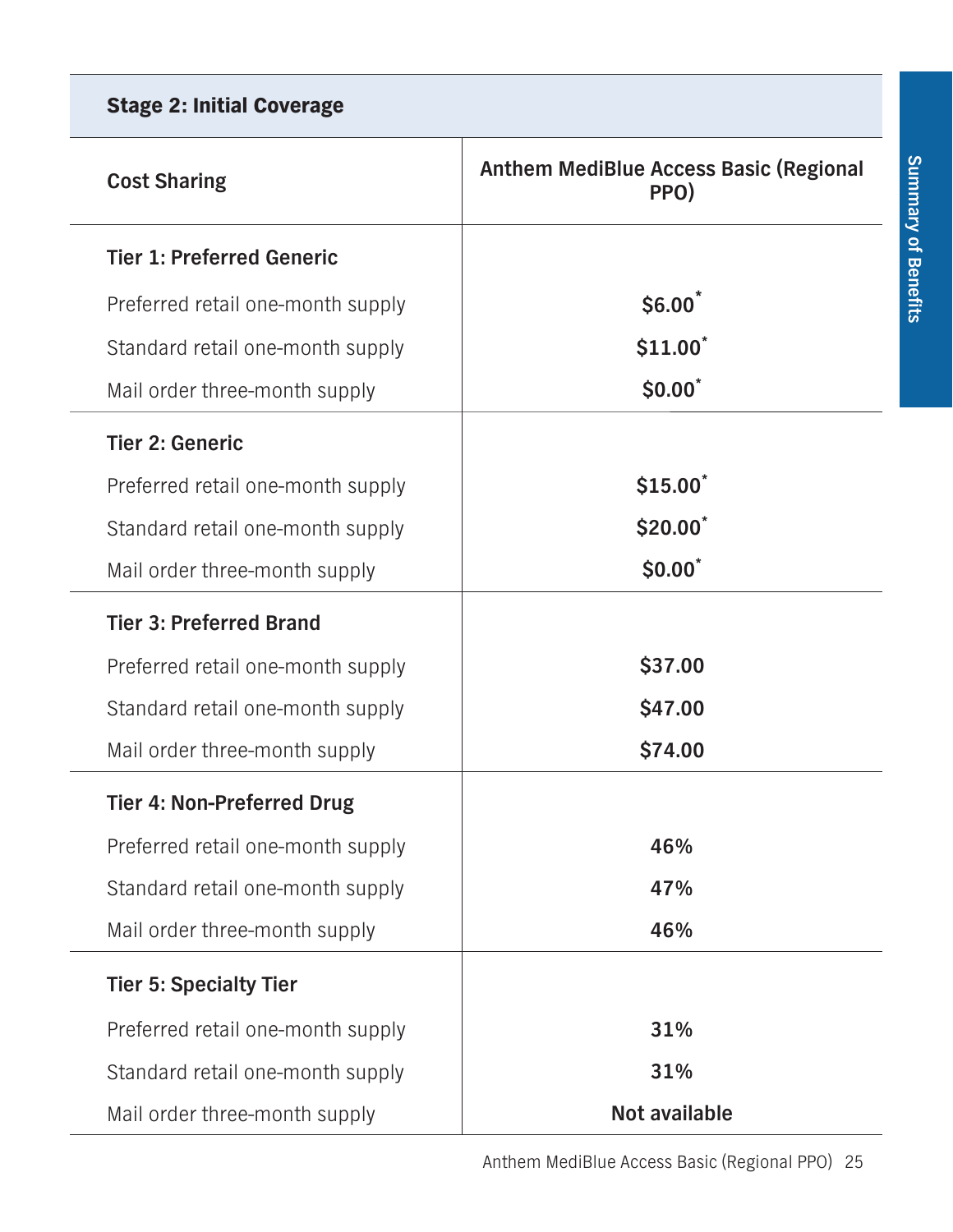| <b>Stage 2: Initial Coverage</b>  |                                                       |
|-----------------------------------|-------------------------------------------------------|
| <b>Cost Sharing</b>               | <b>Anthem MediBlue Access Basic (Regional</b><br>PPO) |
| <b>Tier 6: Select Care Drugs</b>  |                                                       |
| Preferred retail one-month supply | \$0.00"                                               |
| Standard retail one-month supply  | \$0.00"                                               |
| Mail order three-month supply     | $SO.00^{r_{100}}$                                     |

**\*Your deductible will not apply for these drugs. <sup>100</sup> The three-month supply for this tier on this plan is 100 days.**

## **Anthem MediBlue Access Basic (Regional PPO)**

## **Stage 3: Coverage Gap**

**After your total yearly drug costs reach \$4,430, you receive limited coverage by the plan on certain drugs. You will continue to pay your ICL cost share for Tier 6 select care drugs in the coverage gap. You will also receive a discount on brand name drugs and generally pay no more than 25% of the plan's costs for formulary brand drugs and 25% of the plan's costs for other formulary generic drugs until your yearly out-ofpocket drug costs reach \$7,050.**

## **Stage 4: Catastrophic Coverage**

**After your yearly out-of-pocket drug costs reach \$7,050, you pay the greater of: a \$3.95 copay for generic (including brand drugs treated as generic) and a \$9.85 copay for all other drugs, or 5% coinsurance.**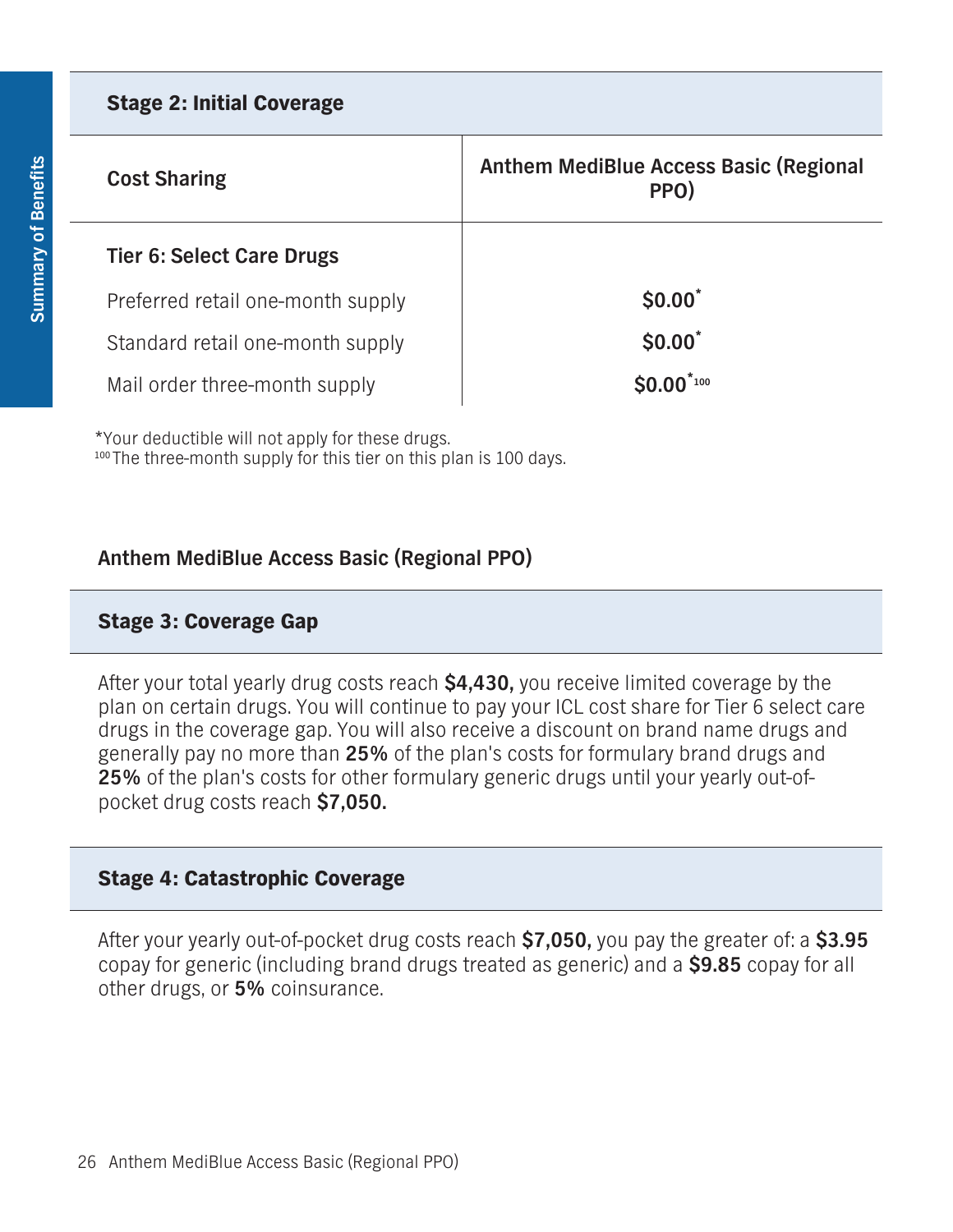

# **Optional supplemental dental and vision plans**

**You can add an optional supplemental benefit plan to this plan, and take advantage of:**

- **• No yearly deductibles.**
- **• No waiting periods for coverage.**
- **• Your choice of many dentists and vision care providers.**

**Anthem MediBlue Access Basic (Regional PPO) 27**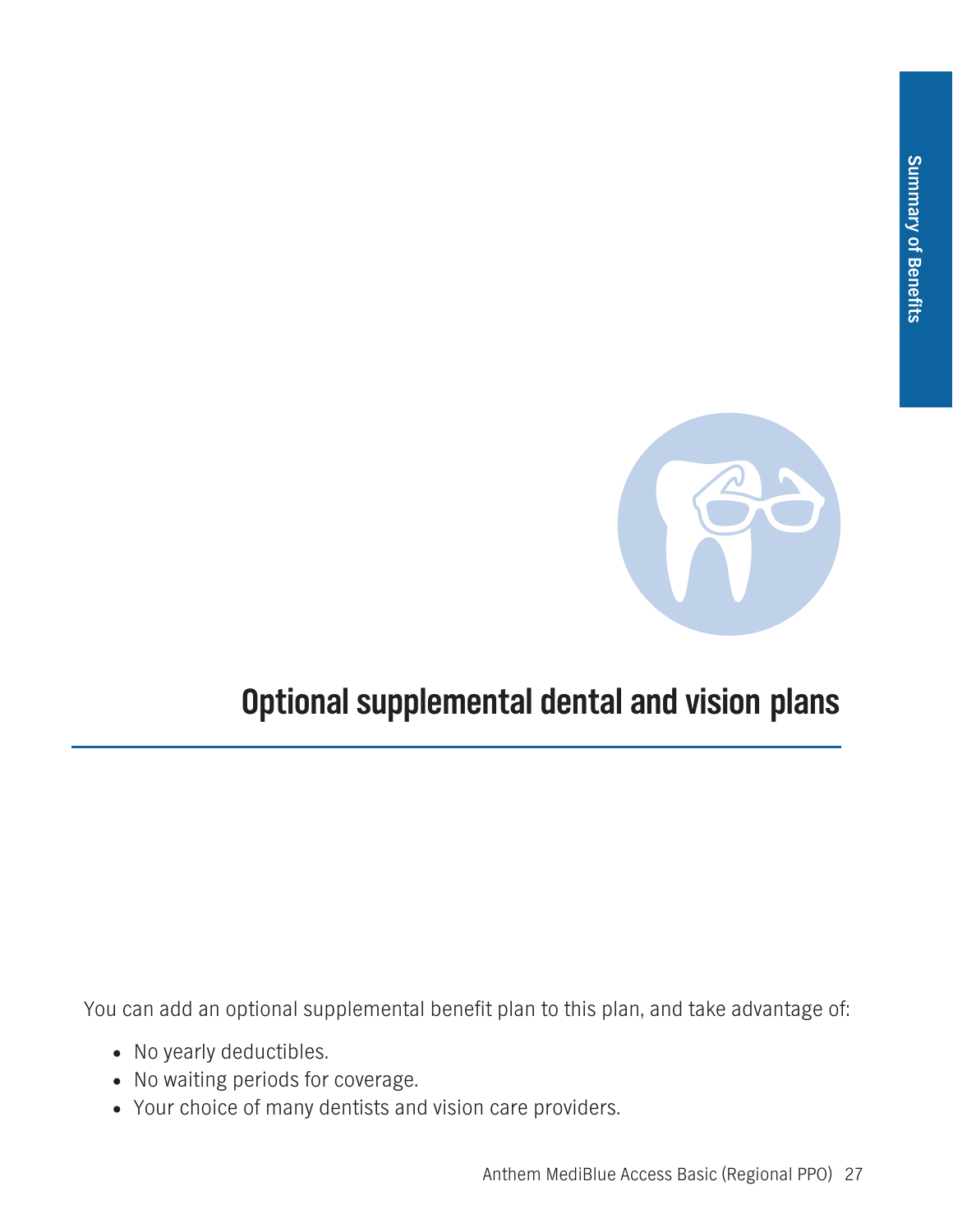# **Package 1: Preventive Dental Package**

# **Anthem MediBlue Access Basic (Regional PPO)**

### **How much is the monthly payment?**

**An extra \$25.00 per month. You must keep paying your Medicare Part B monthly payment and your \$80.00 monthly plan payment.**

#### **How much is the deductible?**

**This package does not have a deductible.**

#### **Is there a limit on how much the plan will pay?**

#### **Doctors in and out of our plan:**

**• The plan will pay up to \$500.00 for the following preventive dental benefits each year (benefit maximum).**

**Talk to your doctor and confirm all coverage, costs and codes before you receive services.**

#### **Benefits included:**

#### **Doctors in our plan:**

**You pay no copay for:**

- **• Two exams**
- **• Two cleanings**
- **• Dental X-rays: include one full-mouth or panoramic X-ray and one set/series of bitewing X-rays each year and up to seven periapical images per calendar year**
- **• Two fluoride treatments**

## **Doctors not in our plan:**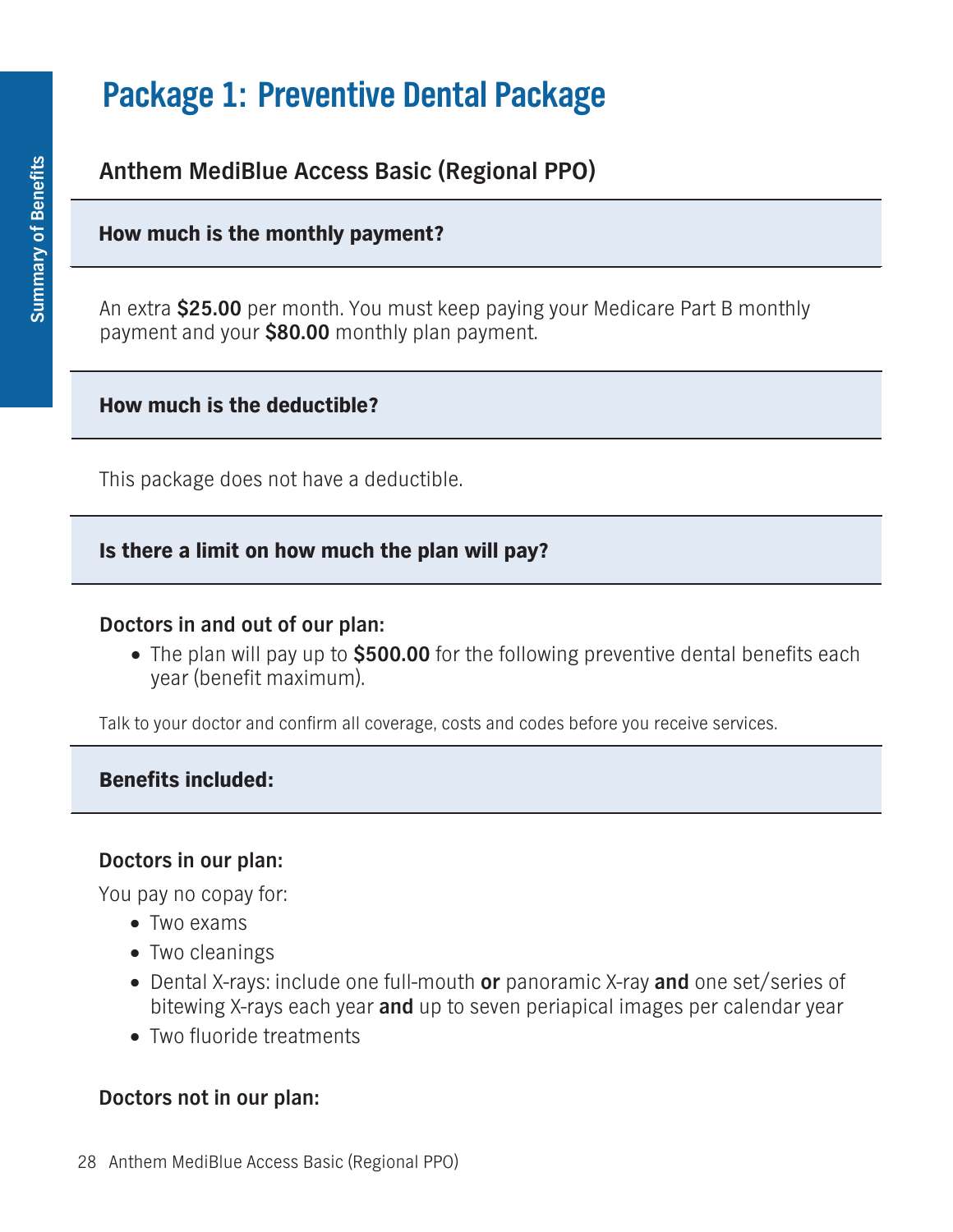## **Benefits included:**

**You pay 20% of the covered charges for:**

- **• Two exams**
- **• Two cleanings**
- **• Dental X-rays include one full-mouth** *or* **panoramic X-ray** *and* **one set/series of bitewing X-rays each year** *and* **up to seven periapical images per calendar year**
- **• Two fluoride treatments**

**Exclusions & Limits for this benefit package:**

**• In-network coverage is only available from network providers.**

**Since these services are not normally covered under Original Medicare, we offer them as a Supplemental Benefit for an extra monthly payment through this Optional Supplemental Package.**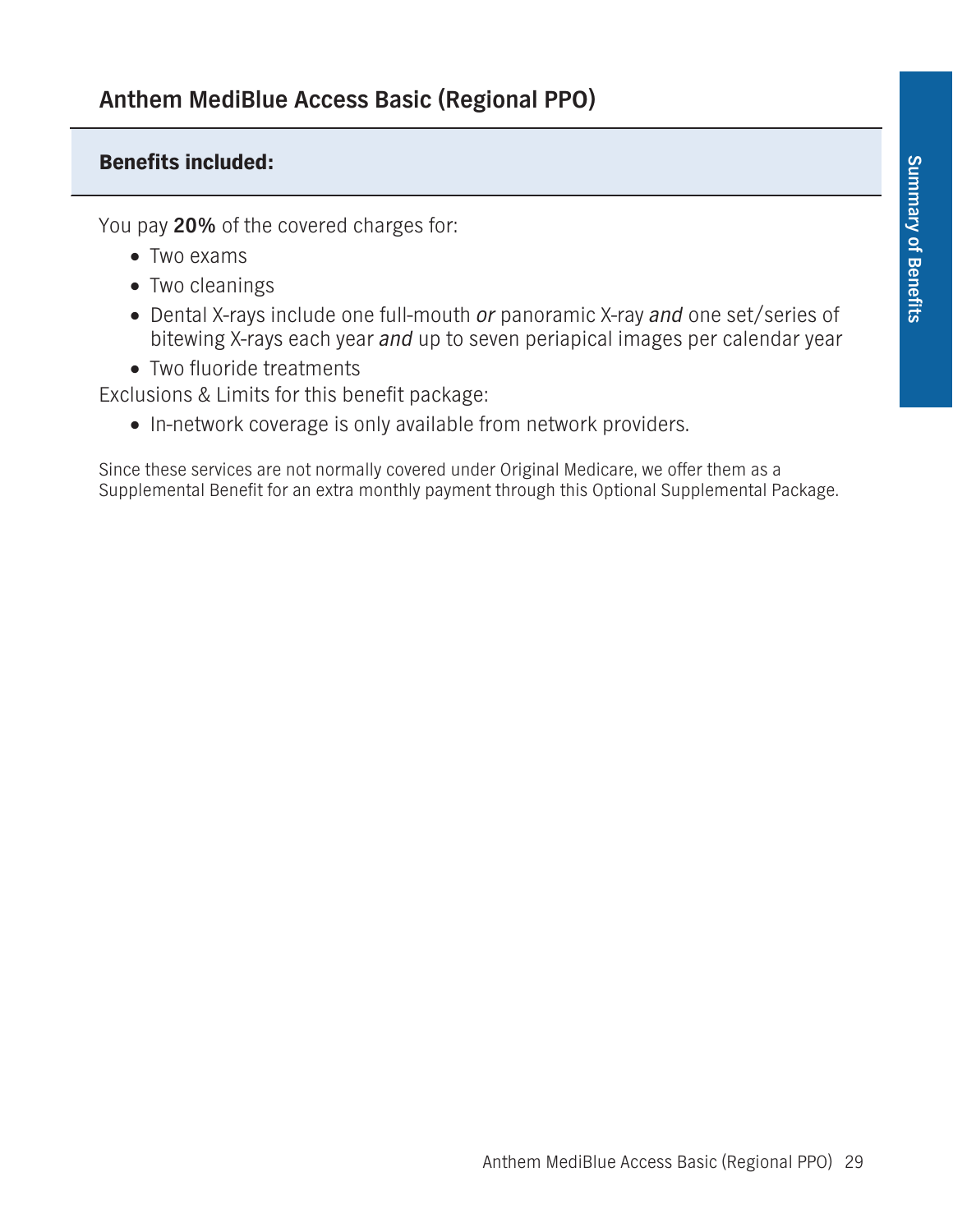# **Package 2: Dental and Vision Package**

## **Anthem MediBlue Access Basic (Regional PPO)**

#### **How much is the monthly payment?**

**An extra \$31.00 per month. You must keep paying your Medicare Part B monthly payment and your \$80.00 monthly plan payment.**

#### **How much is the deductible?**

**This package does not have a deductible.**

#### **Is there a limit on how much the plan will pay?**

#### **Doctors in and out of our plan:**

**• The plan will pay up to \$1,000.00 for the following preventive dental benefits each year (benefit maximum).**

**Talk to your doctor and confirm all coverage, costs, and codes before you receive services.**

#### **Benefits included:**

#### **Dental:**

#### **Doctors in our plan:**

**You pay no copay for:**

- **• Two exams**
- **• Two cleanings**
- **• Dental X-rays: include one full-mouth or panoramic X-ray and one set/series of bitewing X-rays each year and up to seven periapical images per calendar year**
- **• Two fluoride treatments**

**You pay 20% of the covered charges for certain restorative dental services (fillings).**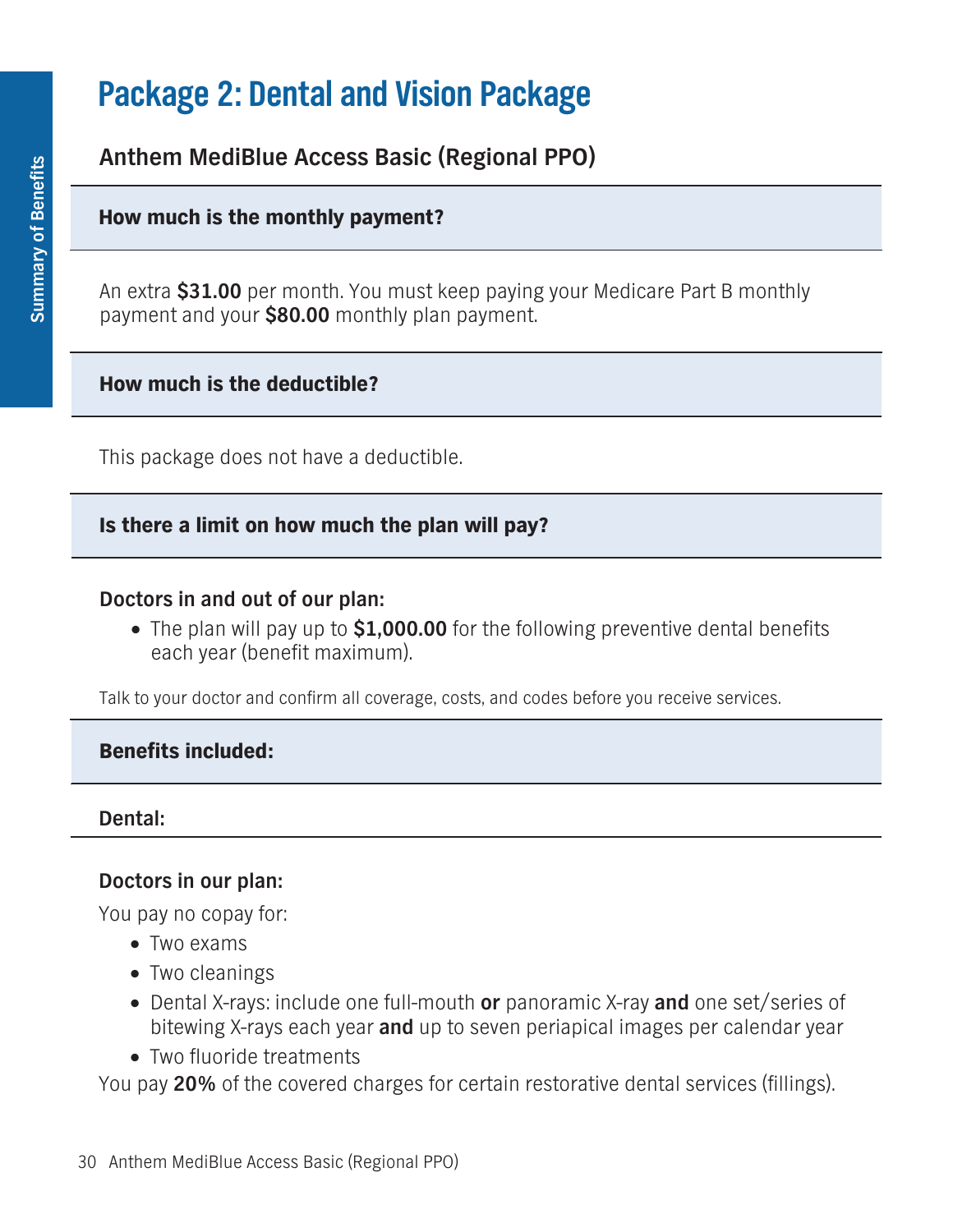## **Benefits included:**

**You pay 50% of the covered charges for certain endodontic, periodontic, and oral surgery dental services which include, but are not limited to, the following:**

- **• Root canal treatment**
- **• Periodontal scaling and root planing**
- **• Simple and surgical extractions**

**Exclusions & Limits for this benefit package:**

- **• Dentures and crowns are excluded.**
- **• Coverage is only available from network providers.**

### **Doctors not in our plan:**

**You pay 30% of the covered charges for:**

- **• Two exams**
- **• Two cleanings**
- **• X-rays include one full-mouth or panoramic X-ray and one set/series of bitewing X-rays each year and up to seven periapical images per calendar year.**
- **• Two fluoride treatments.**
- **• You pay 60% of the covered charges for certain restorative dental services (fillings). You pay 75% of the covered charges for certain endodontic, periodontic, and oral surgery dental services which include, but are not limited to, the following:**
- **• Root canal treatment**
- **• Periodontal scaling and root planning**
- **• Simple and surgical extractions**

**Exclusions & limits for this benefit package:**

- **• Dentures and crowns are excluded.**
- **• In-network coverage is only available from network dental providers.**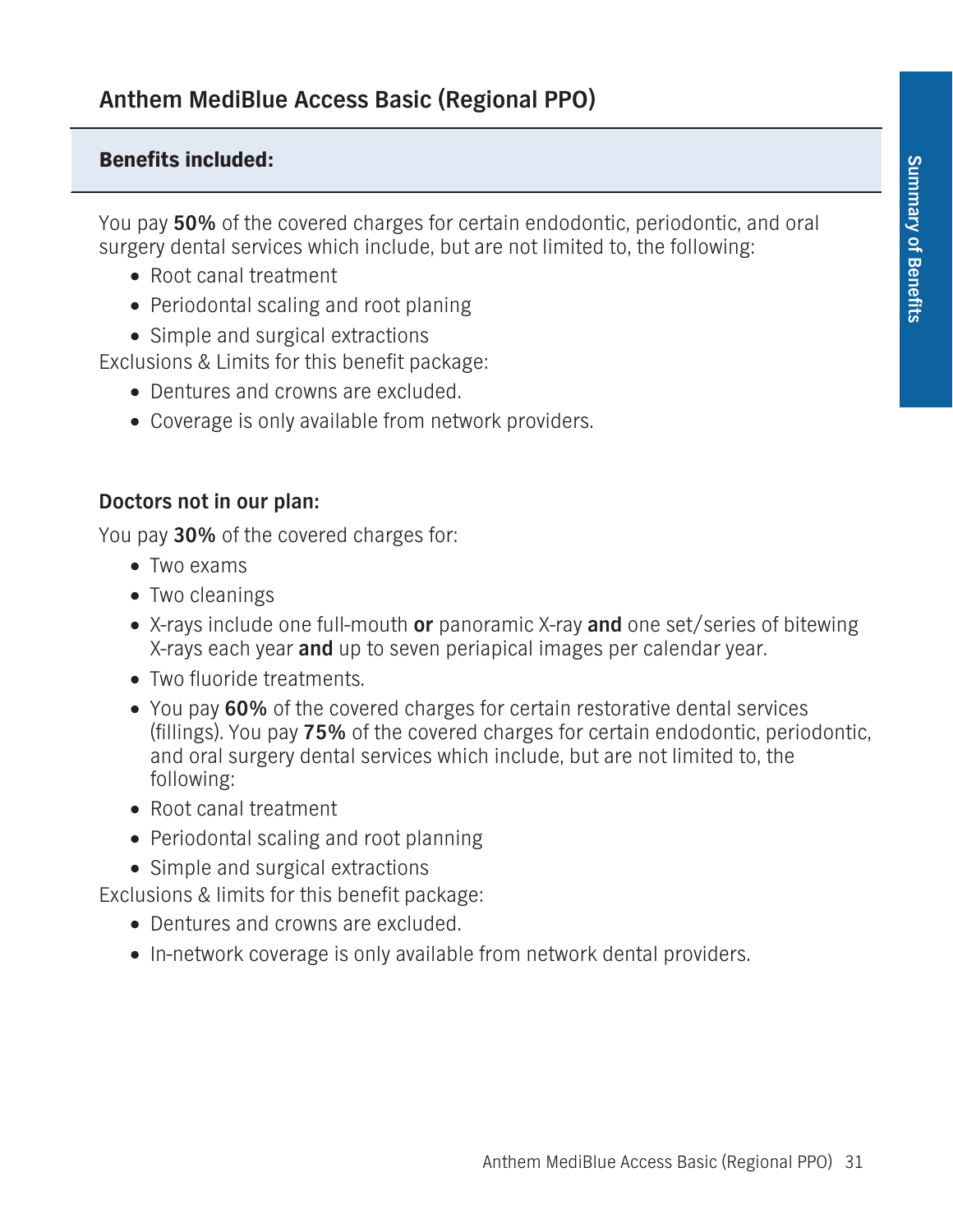### **Benefits included:**

#### **Vision:**

**This package offers a \$150.00 reimbursement allowance toward the purchase of eyewear. The benefit applies to corrective (prescription) glasses, lenses, frames, and/or contact lenses.**

**Talk to your provider and confirm all coverage, costs, and codes prior to services being rendered.**

**Exclusions & limits for this benefit package:**

- **• Safety eyewear, non-prescription sunglasses, glass lenses, non-prescription lenses or contacts, or lens treatments are not covered.**
- **• In-network coverage is only available from network providers.**

**Since these services are not normally covered under Original Medicare, we offer them as a Supplemental Benefit for an extra monthly payment through this Optional Supplemental Package.**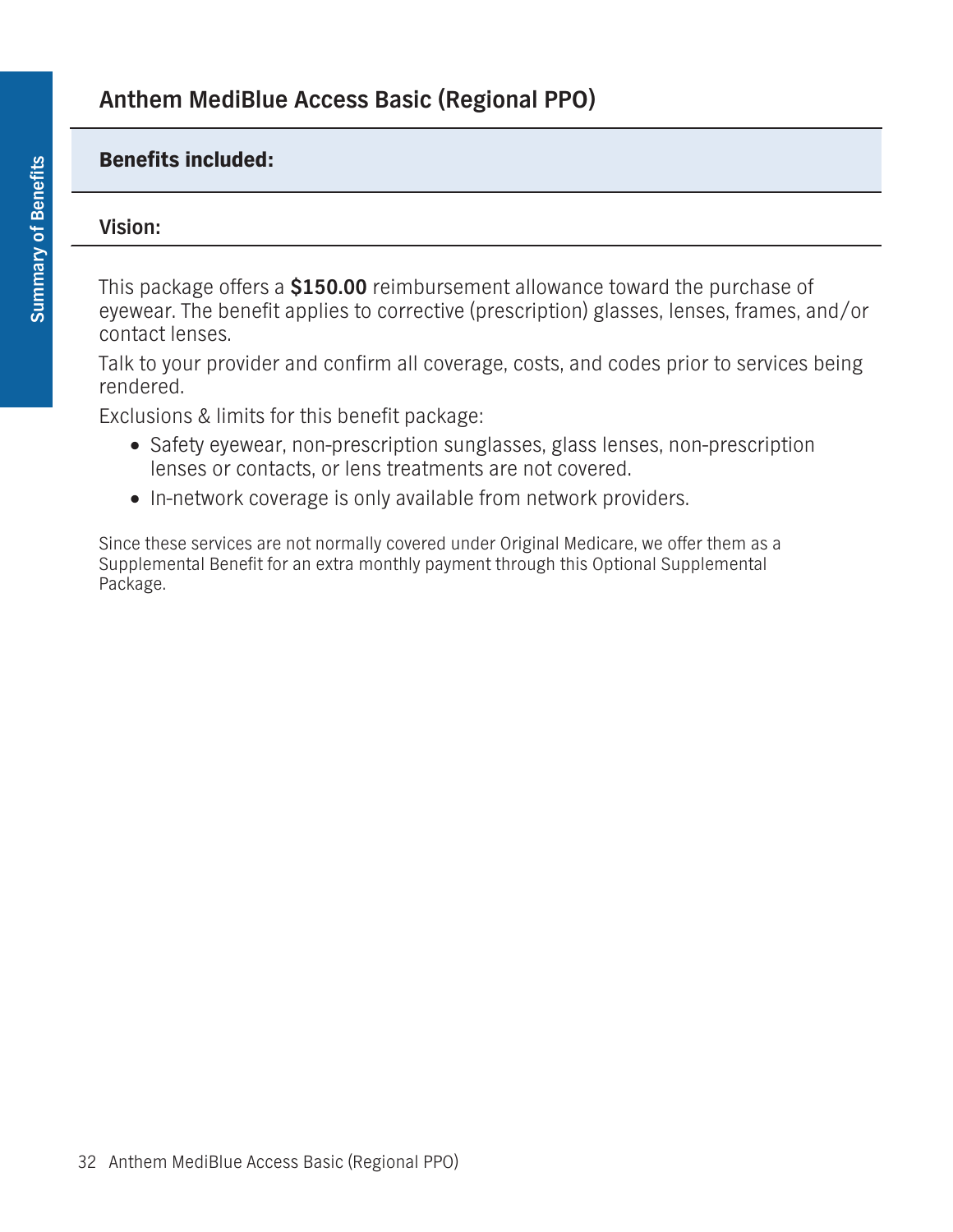# **Package 3: Enhanced Dental and Vision Package**

**Anthem MediBlue Access Basic (Regional PPO)**

# **How much is the monthly payment?**

**An extra \$56.00 per month. You must keep paying your Medicare Part B monthly payment and your \$80.00 monthly plan payment.**

# **How much is the deductible?**

**This package does not have a deductible.**

# **Is there a limit on how much the plan will pay?**

# **Doctors in and out of our plan:**

**• The plan will pay up to \$2000.00 for the following preventive dental benefits each year (benefit maximum).**

**Talk to your doctor and confirm all coverage, costs and codes before you receive services.**

# **Benefits included:**

## **Dental:**

# **Doctors in our plan:**

**You pay no copay for:**

- **• Two exams**
- **• Two cleanings**
- **• Dental X-rays: include one full-mouth or panoramic X-ray and one set/series of bitewing X-rays each year and up to seven periapical images per calendar year**
- **• Two fluoride treatments**

**You pay 20% of the covered charges for certain restorative dental services (fillings).**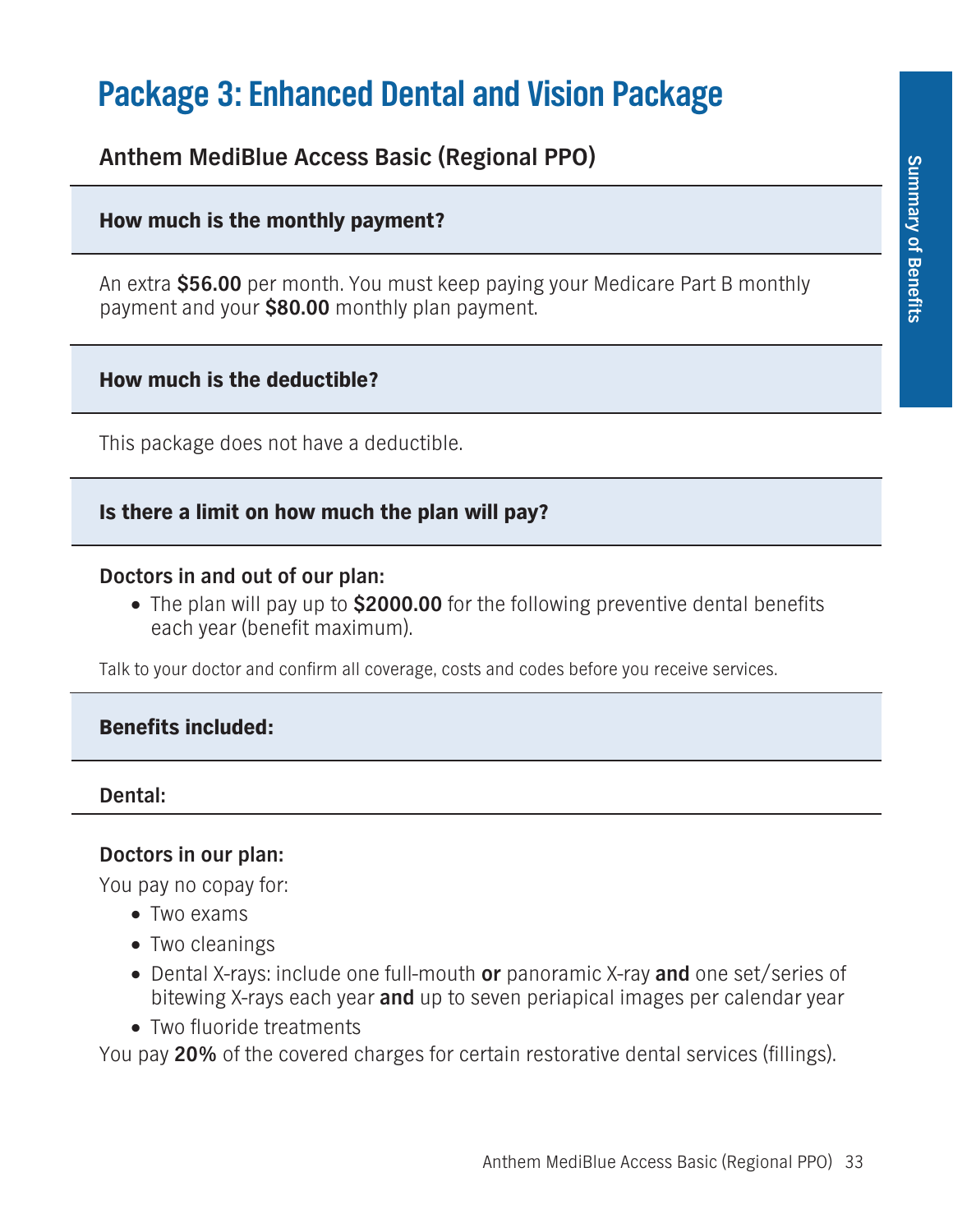## **Benefits included:**

**You pay 50% of the covered charges for certain endodontic, periodontic, prosthodontic and oral surgery dental services which include, but are not limited to, the following:**

- **• Root canal treatment**
- **• Periodontal scaling and root planing**
- **• Simple and surgical extractions**
- **• Crowns (once per tooth every five years)**
- **• Complete denture, immediate denture, or partial denture (one set of dentures every five years)**
- **• Denture adjustment, repair, replacement, rebasing and relining**
- **• Local anesthesia (a drug to numb a part of the body) or regional block anesthesia**
- **• Dental implants**

## **Doctors not in our plan:**

**You pay 30% of the covered charges for:**

- **• Two exams**
- **• Two cleanings**
- **• Dental X-rays include one full-mouth or panoramic X-ray and one set/series of bitewing X-rays each year and up to seven periapical images per calendar year.**
- **• Two fluoride treatments.**

**You pay 60% of the covered charges for certain restorative dental services (fillings).**

**You pay 75% of the covered charges for certain endodontic, periodontic, prosthodontic, and oral surgery dental services which include, but are not limited to, the following:**

- **• Root canal treatment**
- **• Periodontal scaling and root planing**
- **• Simple and surgical extractions**
- **• Crowns (once per tooth every five years)**
- **• Complete denture, immediate denture, or partial denture (one set of dentures every five years)**
- **• Denture adjustment, repair, replacement, rebasing, and relining**
- **• Local anesthesia (a drug to numb a part of the body) or regional block anesthesia**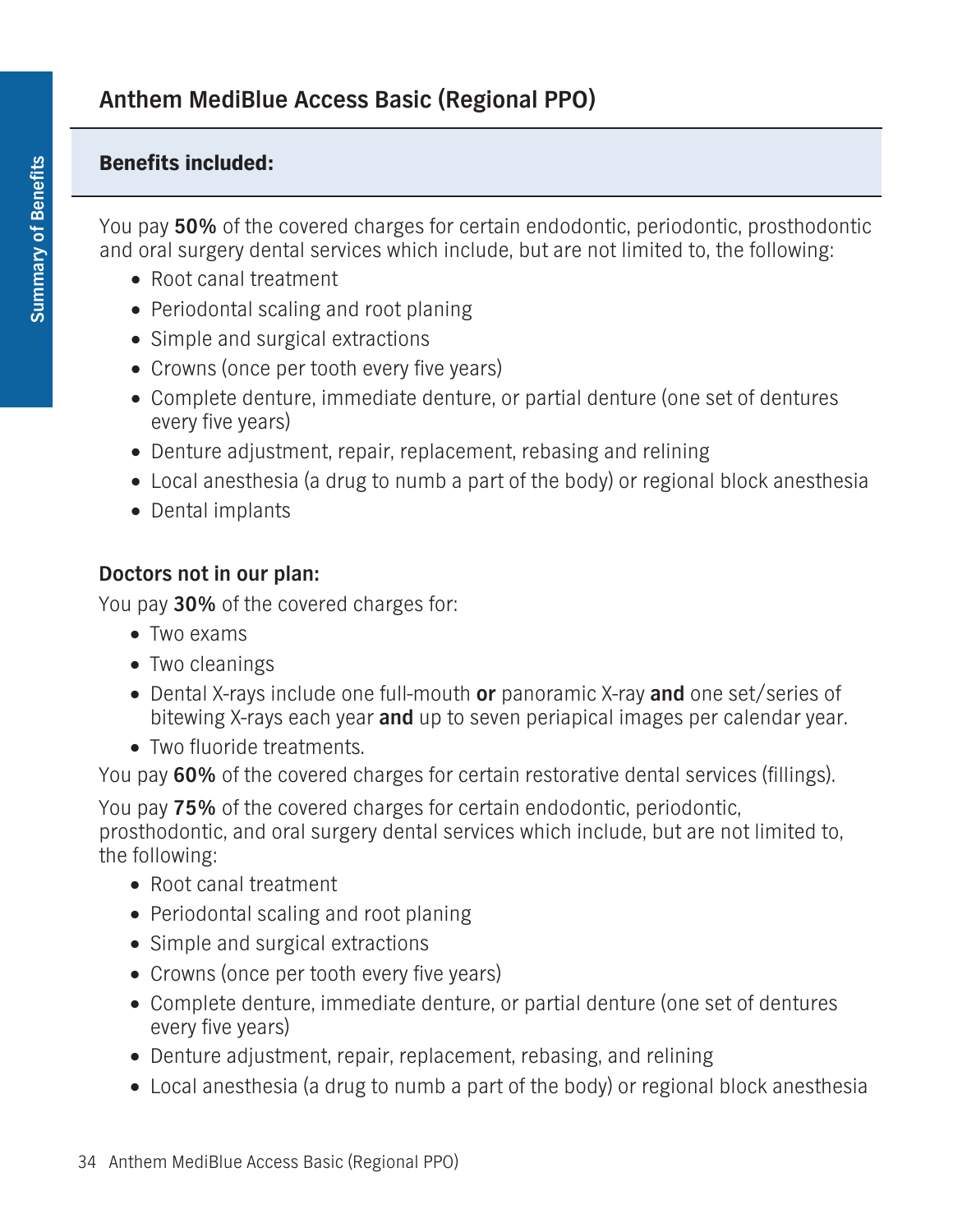## **Benefits included:**

**• Dental implants**

**Exclusions & Limits for this benefit package:**

**• In-network coverage is only available from network providers.**

#### **Vision:**

**This package offers a \$200.00 reimbursement allowance toward the purchase of eyewear. The benefit applies to corrective (prescription) glasses, lenses, frames and/or contact lenses.**

**Talk to your provider and confirm all coverage, costs and codes prior to services being rendered.**

**Exclusions & limits for this benefit package:**

- **• Safety eyewear, non-prescription sunglasses, glass lenses, non-prescription lenses or contacts, or lens treatments are not covered.**
- **• In-network coverage is only available from network providers.**

**Since these services are not normally covered under Original Medicare, we offer them as a Supplemental Benefit for an extra monthly payment through this Optional Supplemental Package.**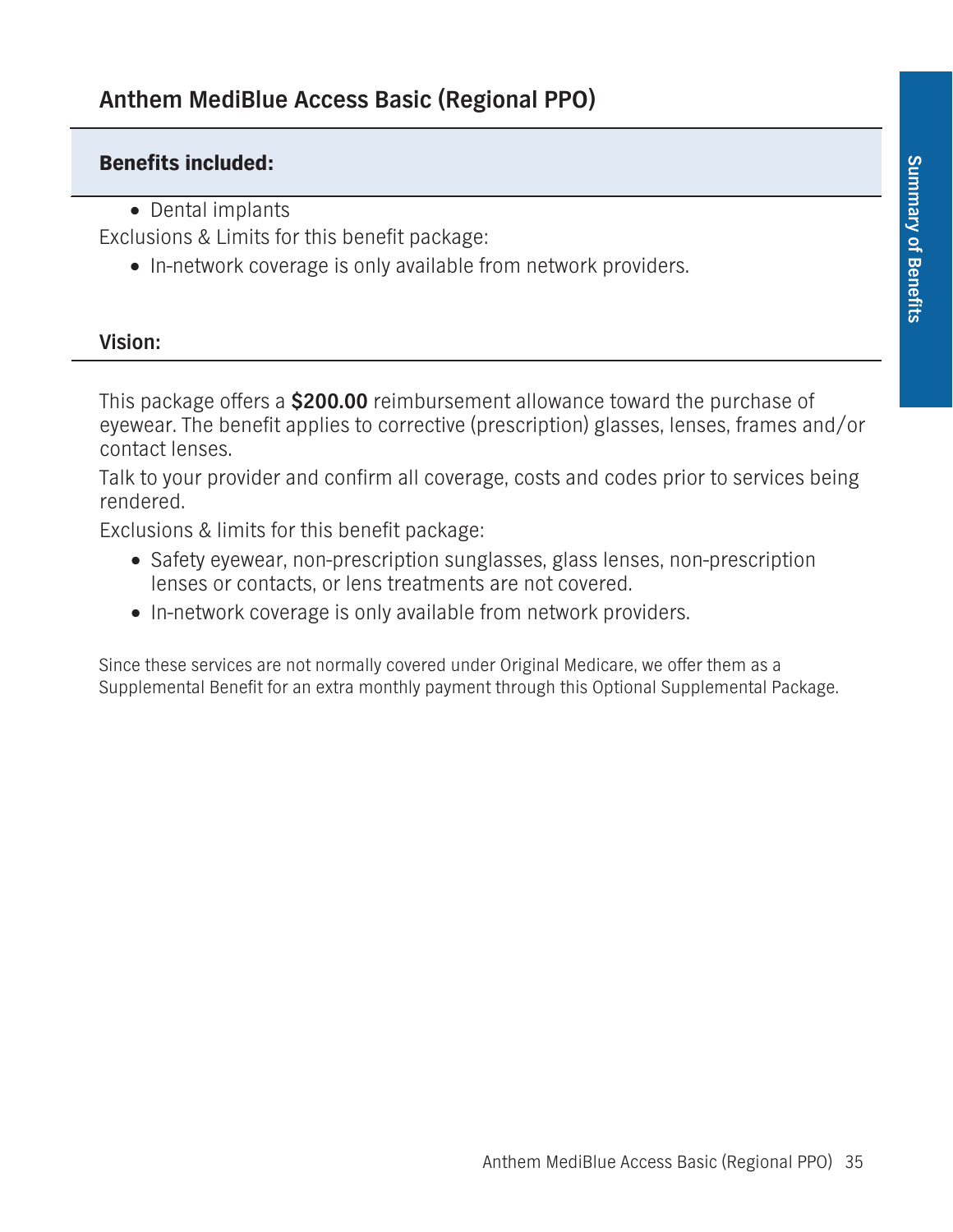# **An overview of how Medicare works**

**If you're new to Medicare, this can help you decide what is right for you.**

# **Original Medicare (Parts A and B) is a federal government program that helps cover:**



- **• Inpatient care in hospitals and skilled nursing facilities (not custodial or long-term care).**
- **• Hospice and some home healthcare services.**
- **• Doctor services, hospital outpatient care, lab tests, medical equipment, and supplies.**
- **• Most preventive services, including a yearly wellness exam.**

 $\circledcirc$ 

# **Original Medicare (Parts A and B) does not cover:**

- **• Prescription drugs.**
- **• Vision, dental, or hearing care.**

# **Here are your options**

| <b>Option 1: an all-in-one Medicare</b><br>Advantage plan                                                                                                                                                                                                     | Option 2: One or both of<br>the following                                                                                                                                                |
|---------------------------------------------------------------------------------------------------------------------------------------------------------------------------------------------------------------------------------------------------------------|------------------------------------------------------------------------------------------------------------------------------------------------------------------------------------------|
| <b>Medicare Part C</b><br>C+D+Extras                                                                                                                                                                                                                          | <b>Medicare</b><br><b>Supplement</b>                                                                                                                                                     |
| $\Box$ Includes all of Part A (hospital) and<br>Part B (medical) coverage<br>$\Box$ Usually includes Part D<br>prescription drug coverage<br>Often offers extra services and<br>benefits<br>$\Box$ Caps what you'll pay out-of-pocket<br>for medical services | $\Box$ Medicare Part A or Part B deductibles,<br>coinsurance, or copayments<br>Medicare Part B excess charges<br>Skilled nursing facility care coinsurance<br>Foreign travel emergencies |
|                                                                                                                                                                                                                                                               | <b>Prescription drug coverage</b><br>Part D                                                                                                                                              |
|                                                                                                                                                                                                                                                               | $\Box$ Helps pay for many of your prescribed<br>drugs<br>Gives you access to home delivery<br>services and pharmacies across the<br>country                                              |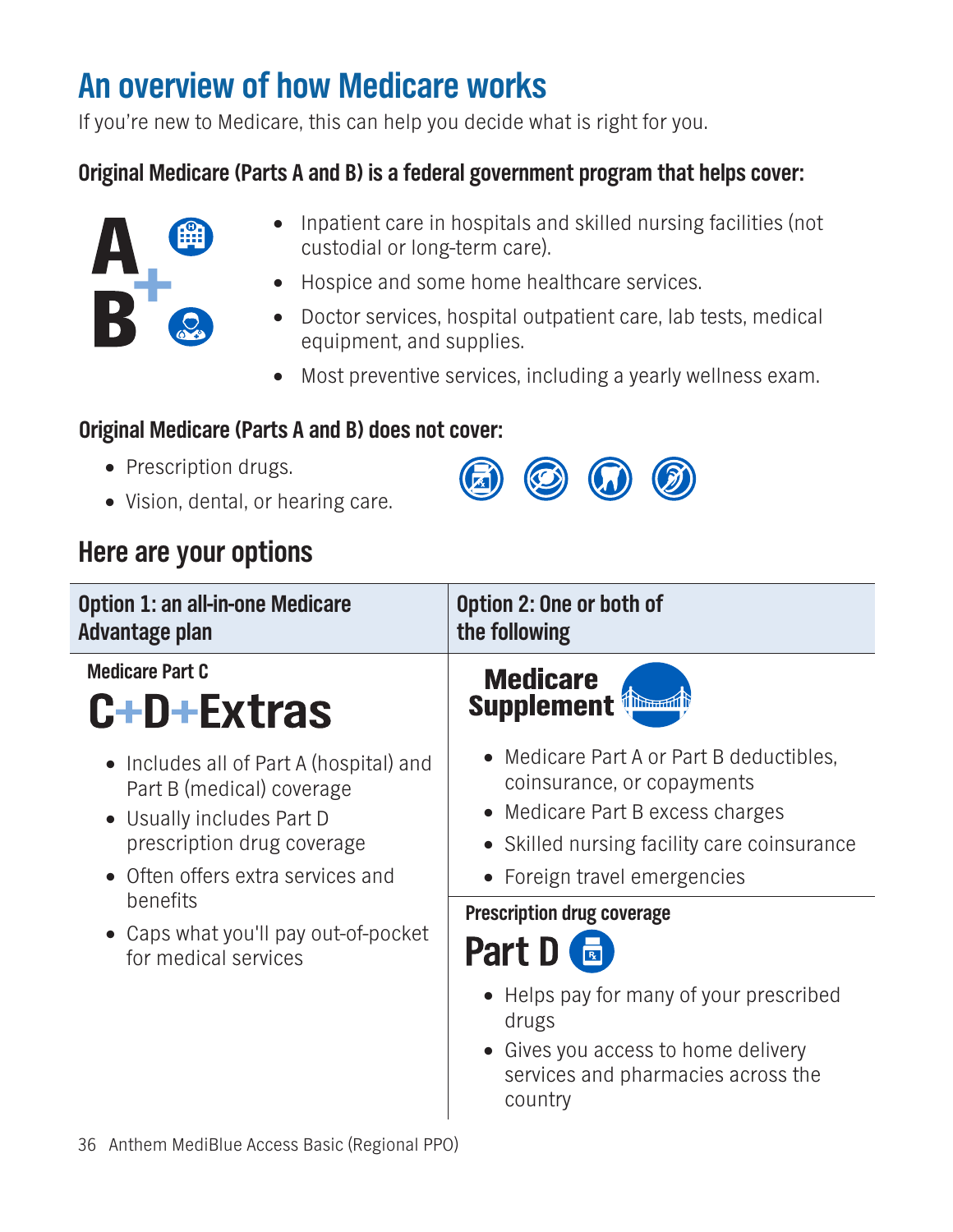# **The four stages of drug coverage**

**To understand your plan's specific coverage for each stage, see the Summary of 2022 prescription drug coverage section in this Summary of Benefits.**

| <b>Stage 1</b>                                                                                                                                                                                                                                  | <b>Stage 2</b>                                                                                                  | <b>Stage 3</b>                                                                                                                                                                                                                                                                                                                                                                                                                                                                                                            | <b>Stage 4</b>                                                                                                                                                                                                                                                                                     |
|-------------------------------------------------------------------------------------------------------------------------------------------------------------------------------------------------------------------------------------------------|-----------------------------------------------------------------------------------------------------------------|---------------------------------------------------------------------------------------------------------------------------------------------------------------------------------------------------------------------------------------------------------------------------------------------------------------------------------------------------------------------------------------------------------------------------------------------------------------------------------------------------------------------------|----------------------------------------------------------------------------------------------------------------------------------------------------------------------------------------------------------------------------------------------------------------------------------------------------|
| <b>Deductible</b>                                                                                                                                                                                                                               | <b>Initial Coverage</b>                                                                                         | <b>Coverage Gap</b>                                                                                                                                                                                                                                                                                                                                                                                                                                                                                                       | Catastrophic<br>Coverage                                                                                                                                                                                                                                                                           |
| If you have a<br>deductible, you<br>pay 100% of your<br>drug costs until<br>you meet your<br>deductible.<br>If you have no<br>deductible, or if a<br>specific drug tier<br>does not apply to<br>the deductible,<br>you will skip to<br>Stage 2. | You pay a copay or<br>a percentage of<br>the cost, and your<br>plan pays the rest<br>for your covered<br>drugs. | In this stage, you pay a<br>greater share of the costs. It<br>begins after you and your<br>plan have paid a certain<br>amount on covered drugs<br>during Stages 1 and 2 (this<br>can vary by plan). See Stage<br>2: Initial Coverage in the<br>prescription drug coverage<br>section in this Summary of<br>Benefits for the exact<br>amount.<br>After you enter the coverage<br>gap, you pay a percentage<br>of the plan's cost for<br>covered brand-name drugs<br>and/or covered generic<br>drugs until your costs total | In this stage, after<br>your yearly<br>out-of-pocket<br>drug costs<br>(including drugs)<br>purchased<br>through home<br>delivery and<br>pharmacy) reach<br>\$7,050, the plan<br>pays most, or in<br>some cases, all,<br>of your covered<br>drug costs. This<br>stage lasts until<br>the end of the |
| Which coverage stage am I in?                                                                                                                                                                                                                   |                                                                                                                 |                                                                                                                                                                                                                                                                                                                                                                                                                                                                                                                           | plan year.<br>See the Stage 4:<br>Catastrophic<br><b>Coverage</b> section<br>for what you pay<br>with this plan.                                                                                                                                                                                   |
| You will receive an Explanation of<br><b>Benefits</b> (EOB) each month you fill a<br>prescription. It will show which<br>coverage stage you're in and how<br>close you are to entering the next<br>one.                                         |                                                                                                                 | \$7,050.<br>Some plans have extra<br>coverage. See the Stage 3:<br><b>Coverage Gap section for</b><br>more details.                                                                                                                                                                                                                                                                                                                                                                                                       |                                                                                                                                                                                                                                                                                                    |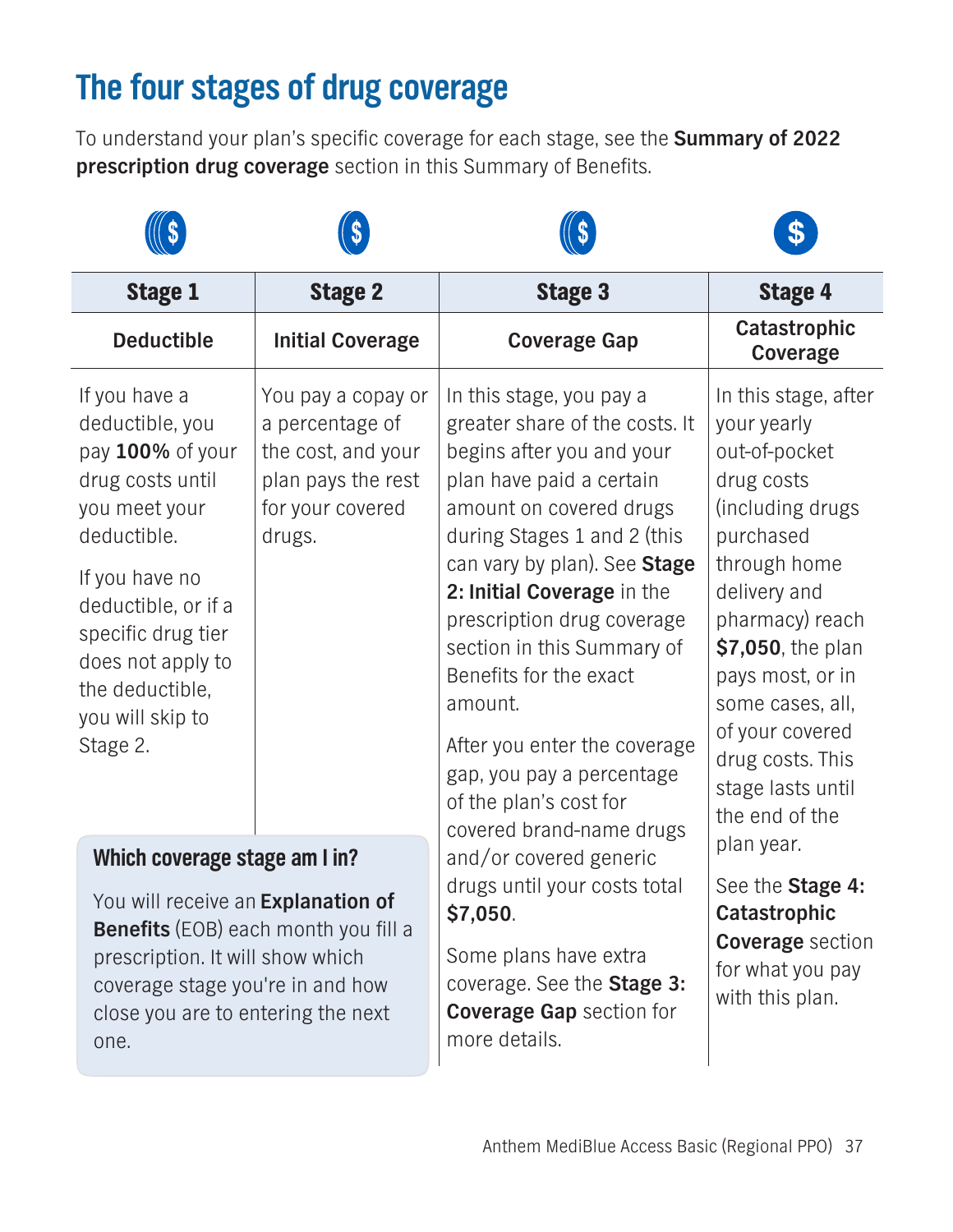# **When you can enroll**

# **Initial Enrollment Period**

**You can sign up for a Medicare Advantage or Part D plan when you are first eligible for Medicare. Your Initial Enrollment Period is a seven-month period that includes the three months before your 65th birthday month, the month you turn 65, and the three months after your 65th birthday month.**

## **Annual Enrollment Period - October 15 to December 7**

**This is the time each year to enroll in or change your Medicare Advantage or Part D plan. You may also switch to only Original Medicare (Parts A and B). New coverage begins January 1 of each year.**

# **Open Enrollment Period - January 1 to March 31**

**This is an extra time each year when you can make one enrollment change to your existing Medicare Advantage plan. You can do one of the following:**

- **• Move to a different Medicare Advantage plan**
- **• Drop your Medicare Advantage plan to stay with Original Medicare. If you do this and need drug coverage, you have until March 31 to add a Medicare Part D (prescription drug) plan.**

## **Special Enrollment Period**

**You can sign up for a Medicare Advantage or Part D plan outside of the standard time frames if certain events occur in your life. These events may include (but aren't limited to) a change in employment, circumstances, or location.**



OCT 15



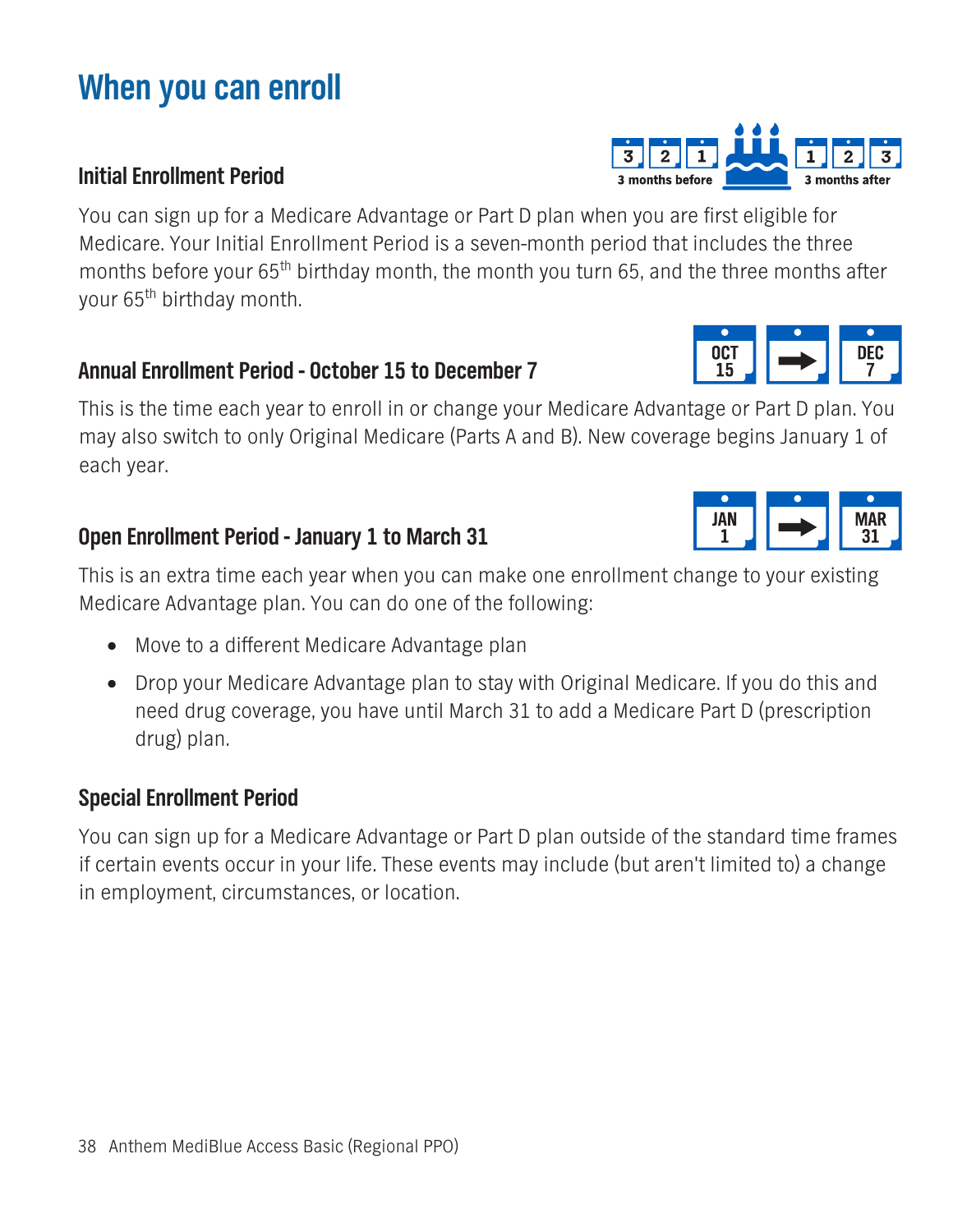# **Medicare ID cards**

**If you choose a Medicare Advantage and Prescription Drug plan:**

**One Card for ALL!** 

 $\mathbf{L}$   $\mathbf{C}$ 

**You will not need your red, white and blue Medicare ID card. Just present your member ID card for all your covered medical and drug benefits.**

# **Avoid late-enrollment penalties**

# **It's important to enroll in a Medicare plan when you're first eligible. If you don't, you may have to pay the following penalties:**



**Medicare Part A: You may have to buy Part A if you don't qualify for premium-free Part A. If you do not buy it when you're first eligible for Medicare, your monthly premium may go up 10%. You will have to pay the higher premium for twice the number of years you didn't sign up.**

**For example, if you delayed enrollment for one year and your monthly Part A premium was \$100, then you would have to pay a \$110 (10% increase) premium for two years (two times the one year you didn't have Medicare Part A).** 

 $\boldsymbol{\$}$ 

**Medicare Part B: Your monthly premium may increase 10% for each 12-month period you could have had Part B but didn't sign up. You'll have to pay this penalty for as long as you have Part B.**



**Medicare Part D: If you don't sign up when you're first eligible, you may have to pay this penalty for as long as you are enrolled in Part D, and it may increase every year. You may not have to pay it if you receive Extra Help or have proof of other creditable (as good as Medicare's) coverage.**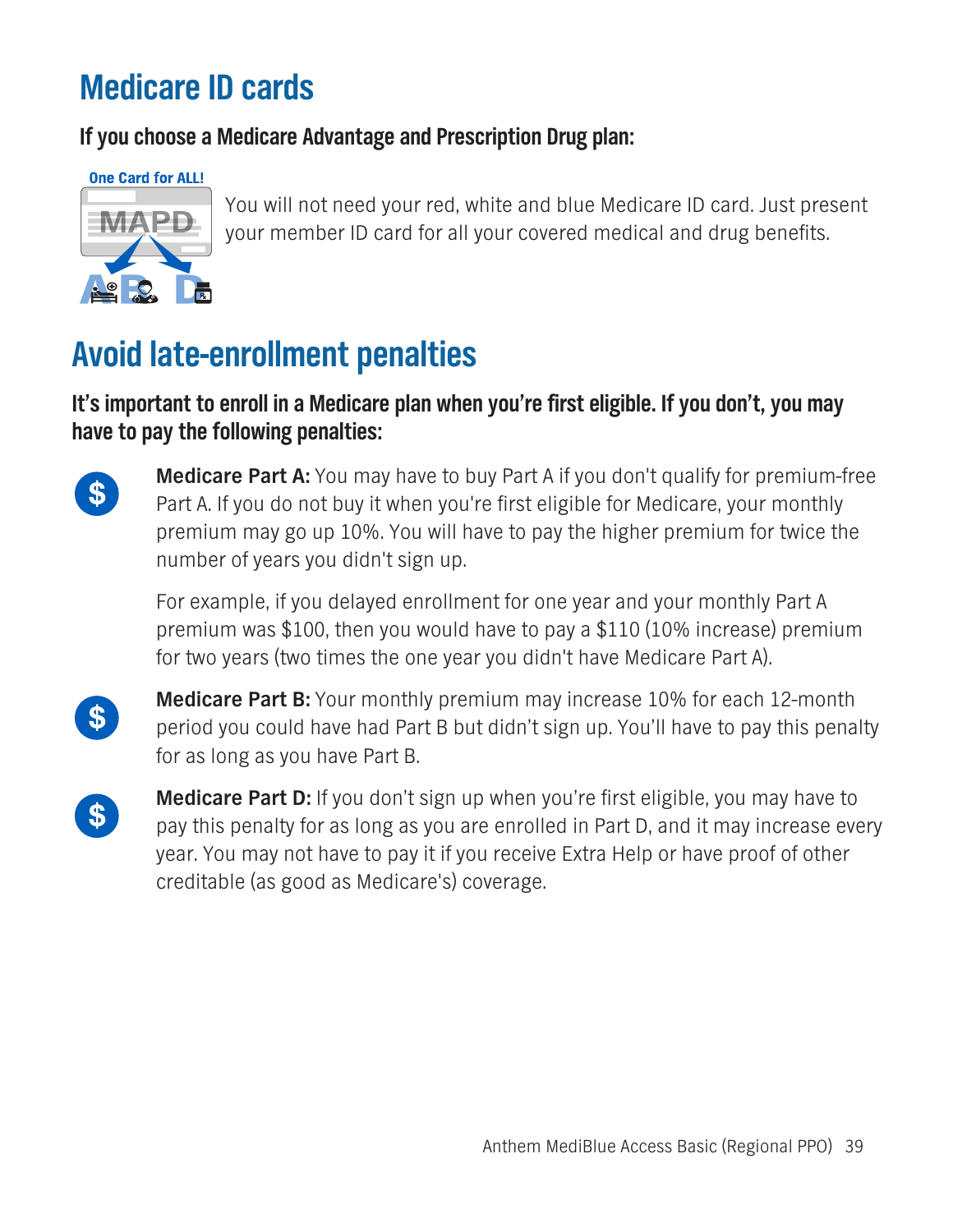# **How can I learn more about Medicare?**

# **Medicare & You, a helpful tool**



**The United States government's** *Medicare & You* **handbook is a great way to learn about Medicare and find answers to your questions. If you do not have a copy, you can view it online at medicare.gov or call Medicare for a copy at 1-800-MEDICARE (1-800-633-4227), 24/7. TTY users can call 1-877-486-2048.**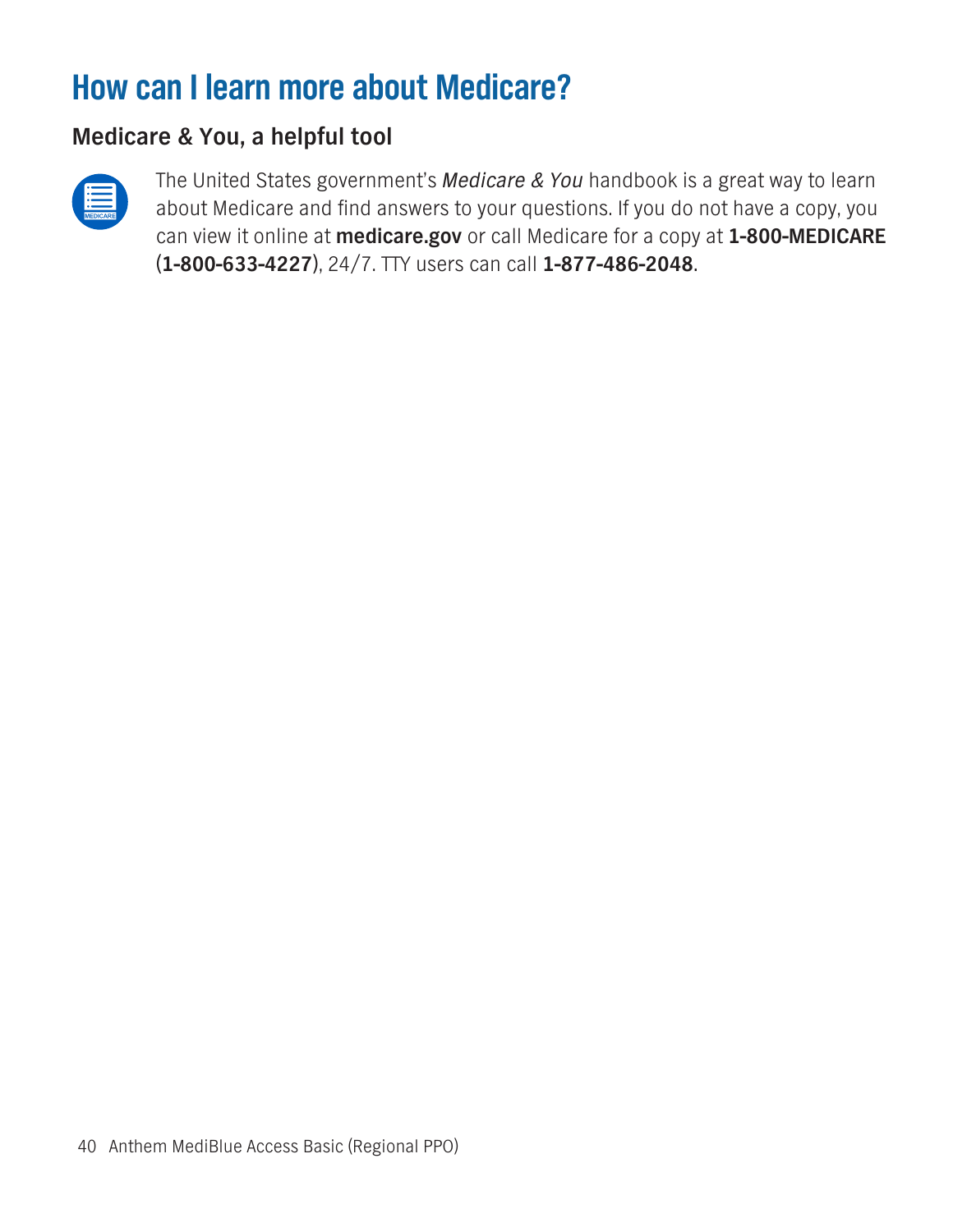**Out-of-network/non-contracted providers are under no obligation to treat Anthem MediBlue Access Basic (Regional PPO) members, except in emergency situations. For a decision about whether we will cover an out-of-network service, we encourage you or your provider to ask us for a pre-service organization determination before you receive the service. Please call our customer service number or see your**  *Evidence of Coverage* **for more information, including the cost-sharing that applies to out-of-network services.**

**Anthem Blue Cross and Blue Shield is an RPPO plan with a Medicare contract. Enrollment in Anthem Blue Cross and Blue Shield depends on contract renewal.**

**Anthem Blue Cross and Blue Shield is the trade name of: in Indiana: Anthem Insurance Companies, Inc. and in Kentucky: Anthem Health Plans of Kentucky, Inc. Independent licensees of the Blue Cross Blue Shield Association. Anthem is a registered trademark of Anthem Insurance Companies, Inc.**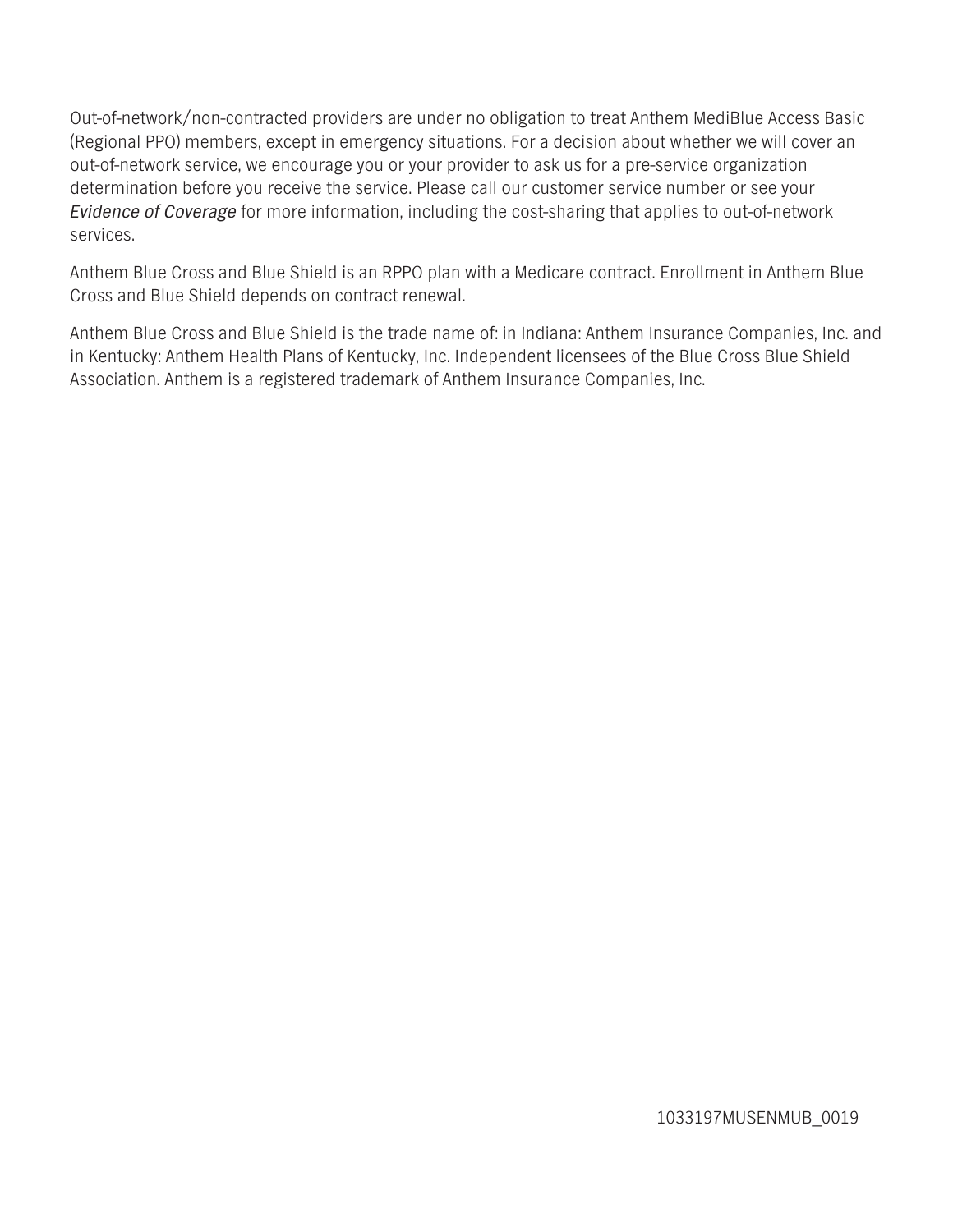## **IMPORTANT INFORMATION:**

**2022 Medicare Star Ratings**

**Official U.S. Government Medicare Information**



**Anthem Blue Cross and Blue Shield - R4487**

**For 2022, Anthem Blue Cross and Blue Shield - R4487 received the following Star Ratings from Medicare:**

**Overall Star Rating:** ★★★★☆

**Health Services Rating:** ★★★★☆

**Drug Services Rating:** \*\*\*\*\*\*

**Every year, Medicare evaluates plans based on a 5-star rating system.**

## **Why Star Ratings Are Important**

**Medicare rates plans on their health and drug services.**

**This lets you easily compare plans based on quality and performance.**

**Star Ratings are based on factors that include:** 

- **• Feedback from members about the plan's**  service and care
- **• The number of members who left or stayed**  with the plan
- **• The number of complaints Medicare got**  about the plan
- **• Data from doctors and hospitals that work Path the plan**<br>with the plan

**More stars mean a better plan – for example, members may get better care and better, faster customer service.**

## **Get More Information on Star Ratings Online**

**Compare Star Ratings for this and other plans online at [medicare.gov/plan-compare.](medicare.gov/plan-compare)**

## **Questions about this plan?**

**Contact Anthem Blue Cross and Blue Shield 7 days a week from 8 a.m. to 8 p.m., (except Thanksgiving and Christmas) from October 1 through March 31, and Monday to Friday (except holidays) from April 1 through September 30 at 1-866-803-5169 (toll-free) or 711 (TTY).** 

**Current members please call 1-800-467-1199 (toll-free) or 711 (TTY).** 

| The number of stars show<br>how well a plan performs. |  |  |  |
|-------------------------------------------------------|--|--|--|
| <b>★★★★★</b> EXCELLENT                                |  |  |  |
| <b>****</b> * ABOVE AVERAGE                           |  |  |  |
| ★★★☆☆ AVERAGE                                         |  |  |  |
| ★★☆☆☆ BELOW AVERAGE                                   |  |  |  |
| $\bigstar$ x x x x $\uparrow$ POOR                    |  |  |  |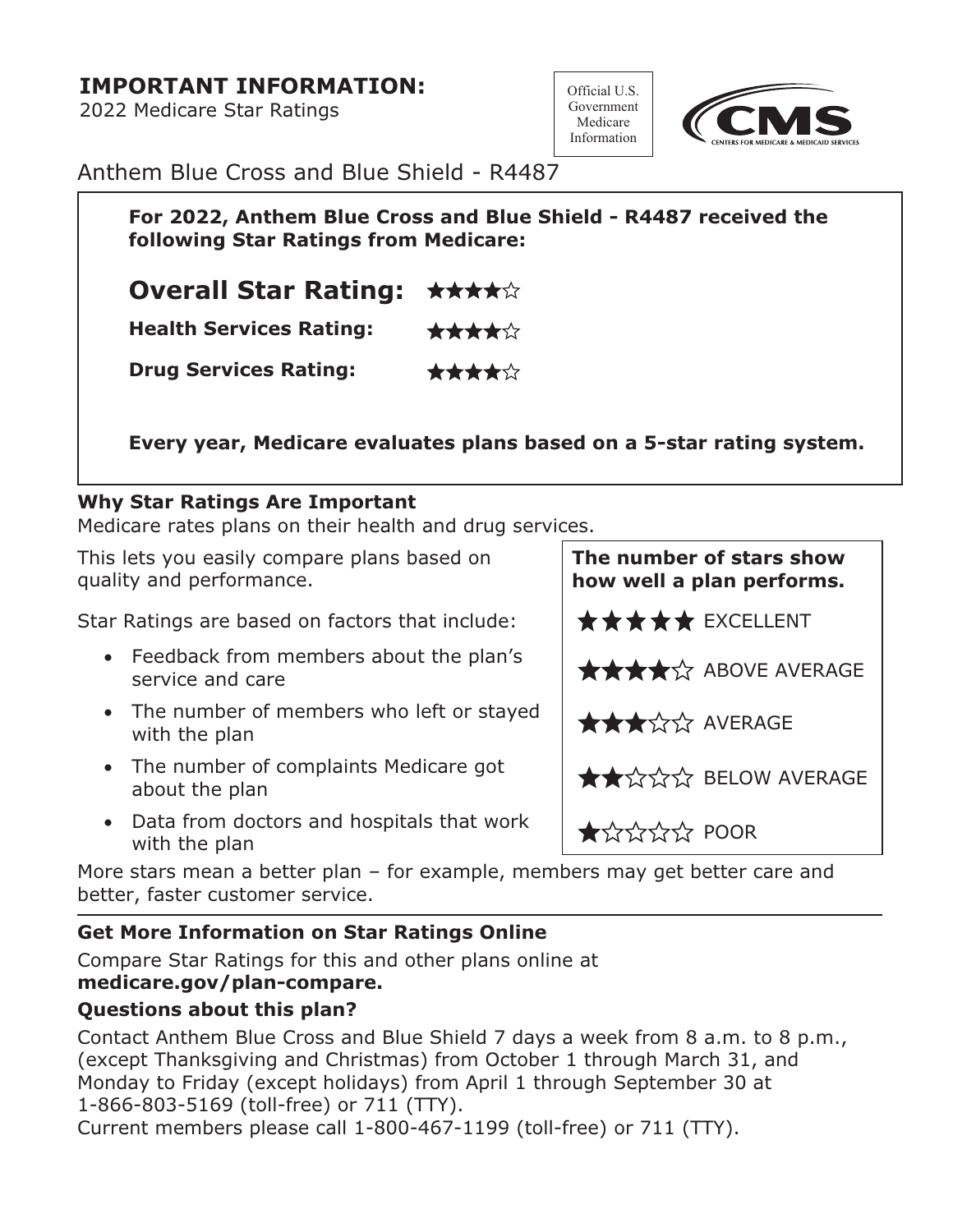**Anthem Blue Cross and Blue Shield is an RPPO plan with a Medicare contract. Enrollment in Anthem Blue Cross and Blue Shield depends on contract renewal.**